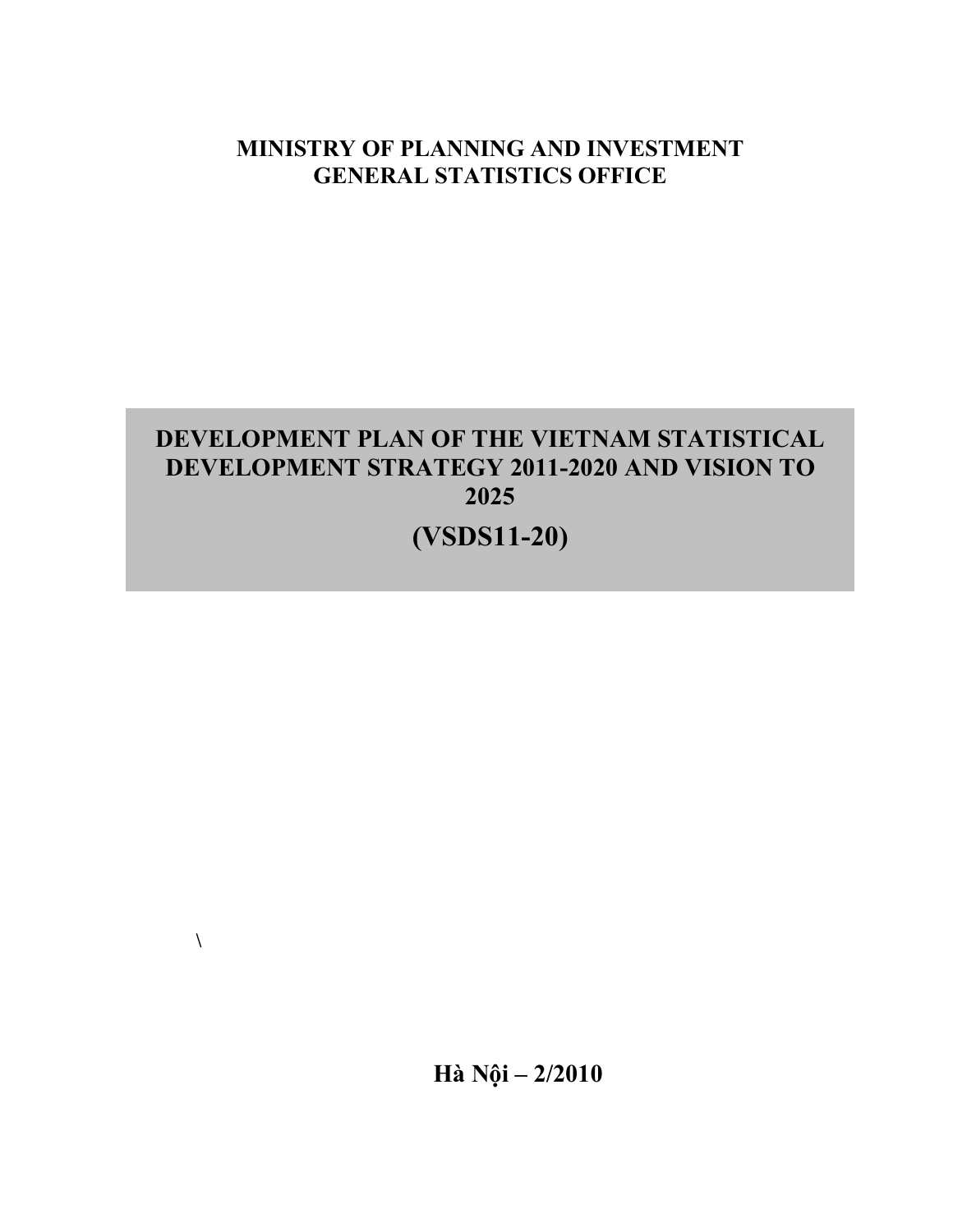# **Table of content**

| 1.                                                                                                                                                                                    |  |
|---------------------------------------------------------------------------------------------------------------------------------------------------------------------------------------|--|
| 1.1. Economic, politic events related to the development of VSDS11-20  4                                                                                                              |  |
|                                                                                                                                                                                       |  |
|                                                                                                                                                                                       |  |
| 1.5. Coverage of the VSDS11-20                                                                                                                                                        |  |
| 2. Objectives, principles of developing the VSDS11-20 and expected results  9                                                                                                         |  |
|                                                                                                                                                                                       |  |
|                                                                                                                                                                                       |  |
| 3. Establishment of units involving in the VSDS11-20 development 10                                                                                                                   |  |
|                                                                                                                                                                                       |  |
| The VSDS11-20 development process consists of 4 phases: (1) Preparation for the VSDS11-<br>20 development; (2) Assessment of the Vietnam Statistics System; (3) Developing vision and |  |
| selecting prioritized outputs; (4) Developing action plans for the strategy's implementation.                                                                                         |  |
|                                                                                                                                                                                       |  |
| 5.1                                                                                                                                                                                   |  |
| 5.2                                                                                                                                                                                   |  |
| Phase 3: Developing vision and selecting prioritized strategies of the VSDS11-<br>5.3                                                                                                 |  |
| 20<br>17                                                                                                                                                                              |  |
| With the goal set by the Party that our country will become an industrial country by                                                                                                  |  |
| 2020, the socio-economic model of our country by 2020 should be available (which is                                                                                                   |  |
| based on the socio-economic development strategy 2011-2020 of our country) for                                                                                                        |  |
| identifying the vision or the model of VSS. Therefore, a component of assessing                                                                                                       |  |
| statistical models of industrial countries is necessary for reference and the application in<br>17<br>Vietnam.                                                                        |  |
| Phase 4: Developing action plans and monitoring and evaluation plan;<br>5.4                                                                                                           |  |
|                                                                                                                                                                                       |  |
| Objective: Developing action plans for the VSDS11-20's implementation and                                                                                                             |  |
| monitoring and evaluation plan of the VSDS11-20's implementation; Drafting the                                                                                                        |  |
|                                                                                                                                                                                       |  |
|                                                                                                                                                                                       |  |
|                                                                                                                                                                                       |  |
|                                                                                                                                                                                       |  |
|                                                                                                                                                                                       |  |
|                                                                                                                                                                                       |  |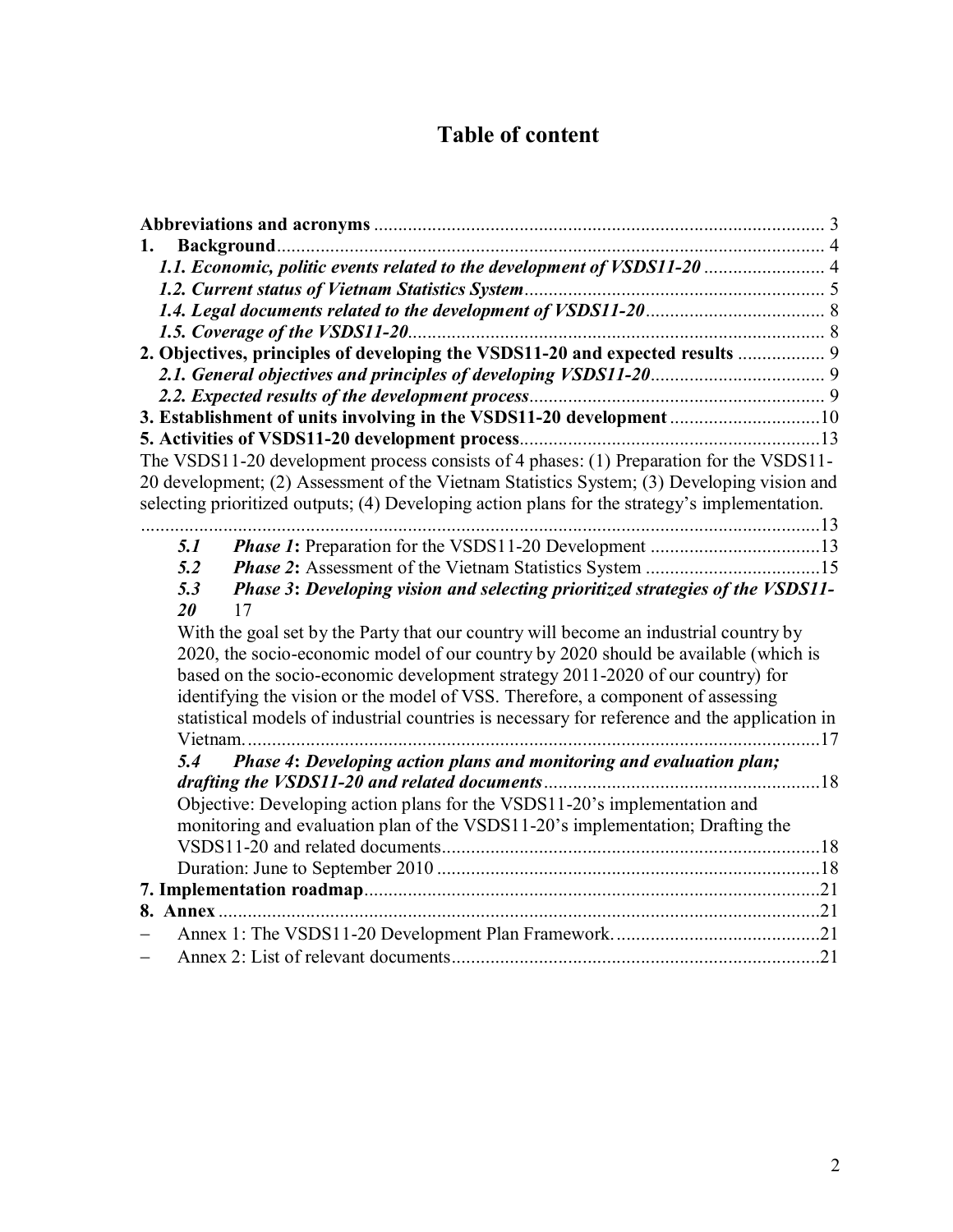## **Abbreviations and acronyms**

| <b>AFTA</b> | <b>ASEAN Free Trade Area</b>             |
|-------------|------------------------------------------|
| <b>SEDP</b> | Socio-Economic Development Plan          |
| <b>DSO</b>  | <b>District Statistics Office</b>        |
| <b>GDDS</b> | <b>General Data Dissemination System</b> |
| <b>GSO</b>  | <b>General Statistics Office</b>         |
| <b>IMF</b>  | <b>International Monetary Fund</b>       |
| <b>ISS</b>  | <b>Institute for Statistical Science</b> |
| M&E         | Monitoring $&$ Evaluation                |
| <b>MDG</b>  | Millennium Development Goal              |
| <b>MPI</b>  | Ministry of Planning and Investment      |
| <b>NSIS</b> | National Statistical Indicator System    |
| <b>PM</b>   | Prime Minister                           |
| <b>PSO</b>  | <b>Provincial Statistics Office</b>      |
| <b>VSDS</b> | Vietnam Statistical Development Strategy |
| <b>VSS</b>  | Vietnam Statistics System                |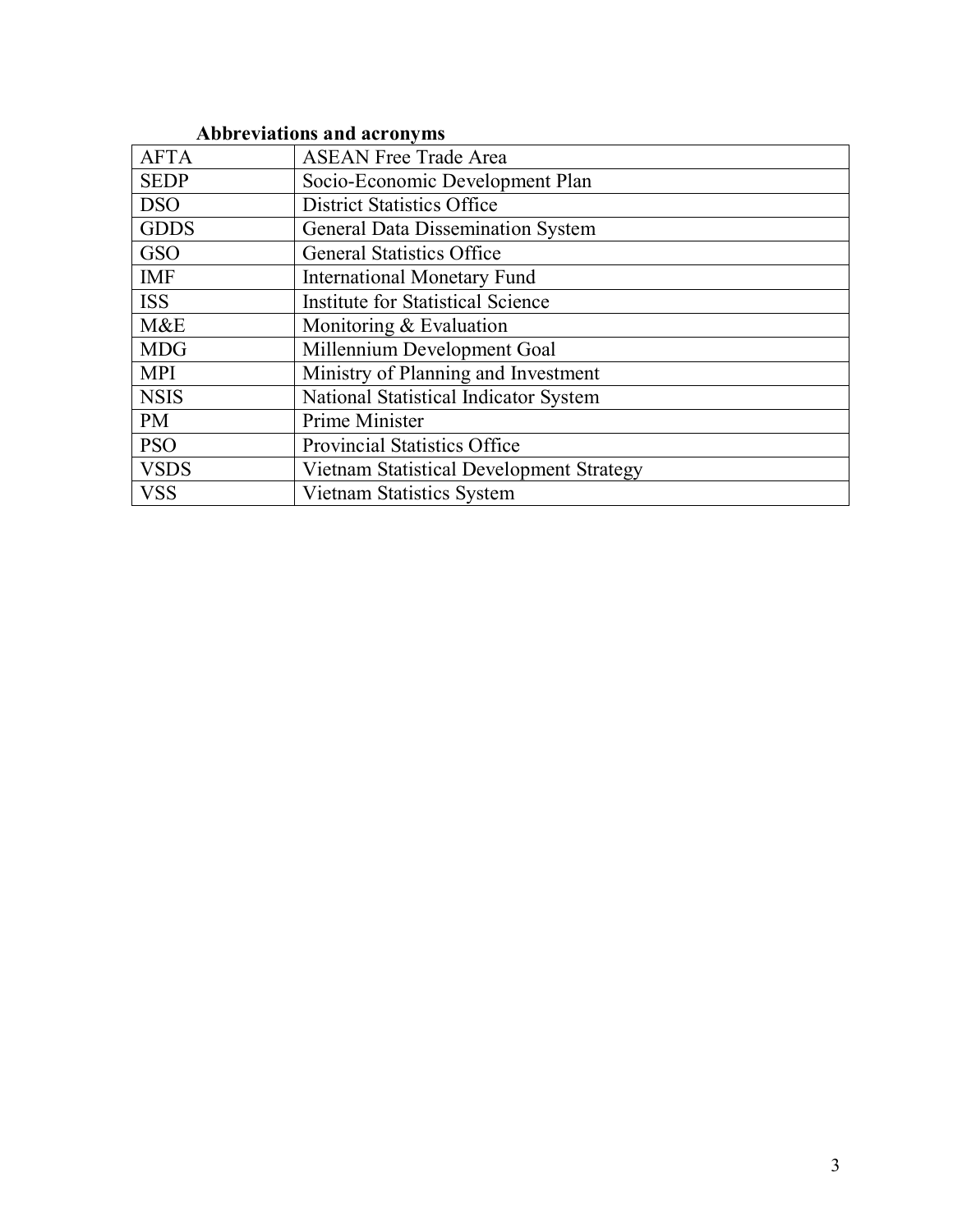#### **1. Background**

#### *1.1. Economic, politic events related to the development of VSDS11-20*

30 years since the country's union, especially since the reform process, fast development has been seen in all sectors. Annual economic growth rates in recently years are higher than 7%. Average income per capita increases 5 times in comparison with the one in 1990 (from 200USD in 1990 to 1,024USD in 2008); rate of poor household by national poverty line reduces 4 times in comparison with the one in 1990 (drops from 60% in 1990 to 13.5% in 2008) of which 16.2% in rural area and  $6.7\%$  in urban area<sup>1</sup>. In the last recent 10 years, more than 12.44 millions of new jobs have been created, of which 9.3 millions have been created through economic development programs and more than 2.6 millions have been created through the National Fund of Employment. The unemployment rate in urban area drops from 6.42% (in 2000) to  $4.65\%$  (in 2008)<sup>2</sup>. Vietnam is recognized by the United Nations and international community as one among countries with most impressive achievement in poverty reduction, achieving and passing some Millennium Development Goals (MDGs). Though Vietnam is affected by global crisis but it can achieve all MDGs as the roadmap that Vietnam committed with international community<sup>3</sup>.

In order to speed up development and ensure the sustainability, Vietnam has developed national, sectoral and local development strategies such as: The 10 year socio-economic development strategy 2011-2020; the social welfare strategy 2011- 2020; the Vietnam education development 2009-2020; the Vietnam garment sector development strategy to 2015 and direction to 2020, etc. Especially, 2010 is the year for preparation of important events which will happen in 2011 such as:  $11<sup>th</sup>$  Party Congress; first session of the  $13<sup>th</sup>$  National Assembly. The above economic and politic events are both platform and socio-economic development direction in the period 2011-2020.

In statistics, the international community and some international financial institutions such as the World Bank (WB), the International Monetary Fund (IMF) established an organization which is called Paris21<sup>4</sup>[Partnership in Statistics for Development in the 21<sup>st</sup> Century] to help National Statistics Offices (NSOs) develop their National Statistical Development Strategies. In the early November 2009, Paris21 convened a world meeting with more than 400 participants from NSOs, representatives of international organizations in Dokar, Senegal in order to review 10 year (1999-2009) implementation of the Statistical Development Strategy and start up the development of NSDS 2011-2020 for countries. In 2000-2010, about 80 countries in the world have developed their statistical development strategies. In Vietnam, the

 1 Vietnam Statistical Year Book 2008, page 619

<sup>&</sup>lt;sup>2</sup> Vietnam Statistical Year Book 2008, page 61

<sup>&</sup>lt;sup>3</sup> The Communist Review, version 801, July 2009, page 11

 $4$  Partnership in Statistics for Development in the  $21<sup>st</sup>$  Century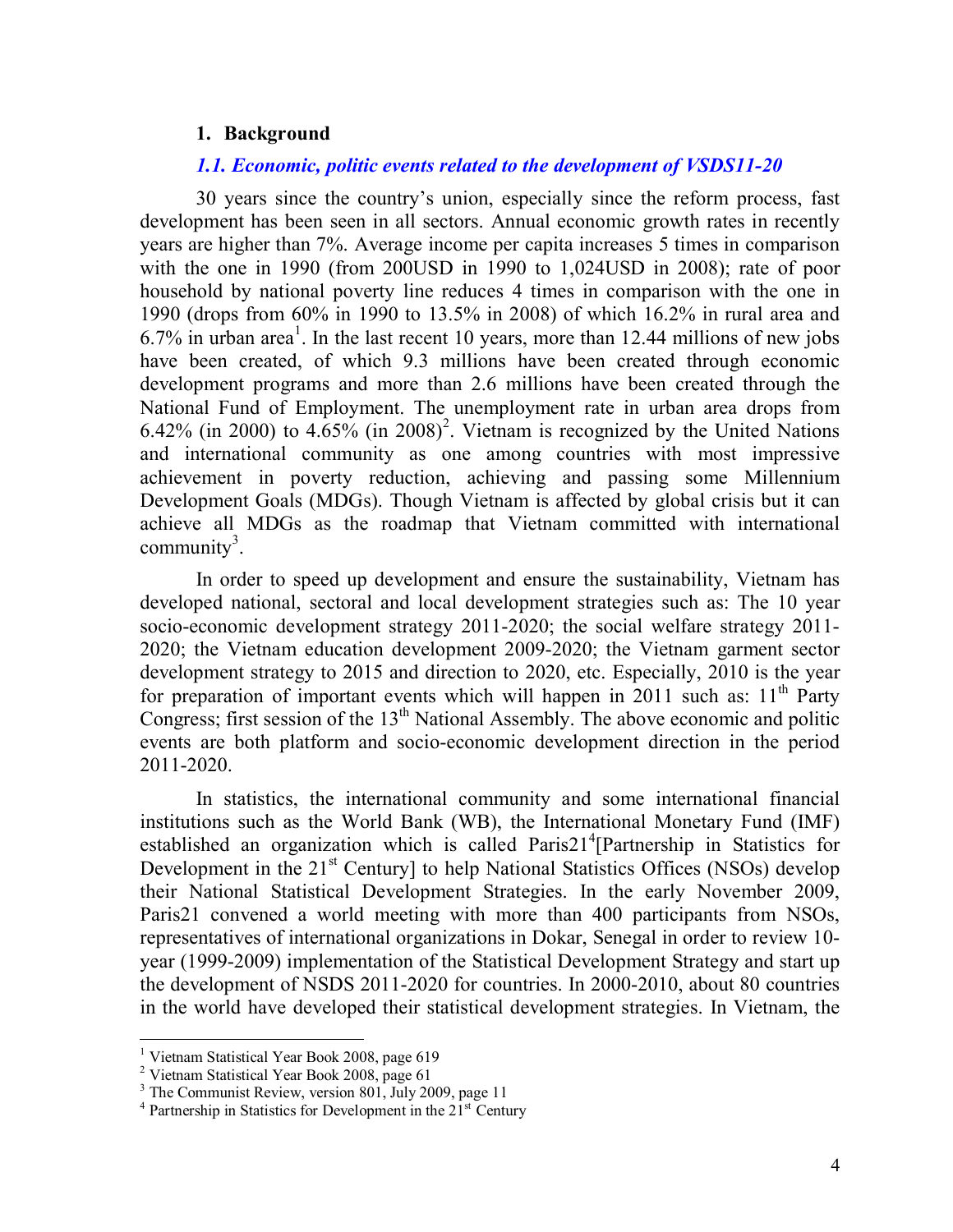Orientation for Statistical Development to 2010 was developed by the General Statistics Office (GSO) and approved by the Prime Minister in 2003. The year 2010 is the last year for the implementation of this Orientation. Therefore, Vietnam Statistics should have a strategy which is in line with the country's, the region's and the world's development. Thus, development of the VSDS11-20 and vision to 2025 is an urgent requirement and necessary.

#### *1.2. Current status of Vietnam Statistics System*

 The VSS includes: The National Statistics System and Primary Statistics System. The National Statistics System includes the centralized statistics system (central statistics office (GSO) and local statistics offices (statistics offices of provinces, cities under central management and statistics offices of districts, towns) and statistics of ministries, ministerial-level agencies, government agencies, people's supreme court, people's supreme procuracy (which are all called ministerial statistics).

 Primary statistics system includes: statistics of ward/commune and statistics of enterprises, administrative establishments, civil service units, organizations, associations.

 The statistical system of our country has made important contribution in providing socio-economic information for the leadership, direction and management of the Party, the State, departments and agencies at different sectors and levels. However, statistical performance still has weaknesses and gaps and has not caught up with the reform and internationally economic integration of the country. Strengths and weaknesses are summarized below:

- *Strengths:* The Vietnam Statistics System (VSS) has made important contribution to the above achievements of the country. The VSS has been established for more than 60 years and obtained lots of achievements meeting information demands of leaders at different levels, policy makers and many data users. Statistical data have more and more important role and act as important basis for planning; strategy development; evaluation and analysis of socio-economic development status and tendency all over the country as well as in each sector and each province. Most important strengths can be seen in:

*First,* successfully converted and applied National Accounts System and Balance Tables, statistical classifications following international standards. Along with the country's reform, the VSS also changed from the Material Products System to System of National Accounts in accordance with international practice and standard.

Statistical classifications have been paid special attention for their development and application and this is a basis for data collection, compilation and other statistical activities. For example the Vietnam Standard Industrial Classification (VSIC) which was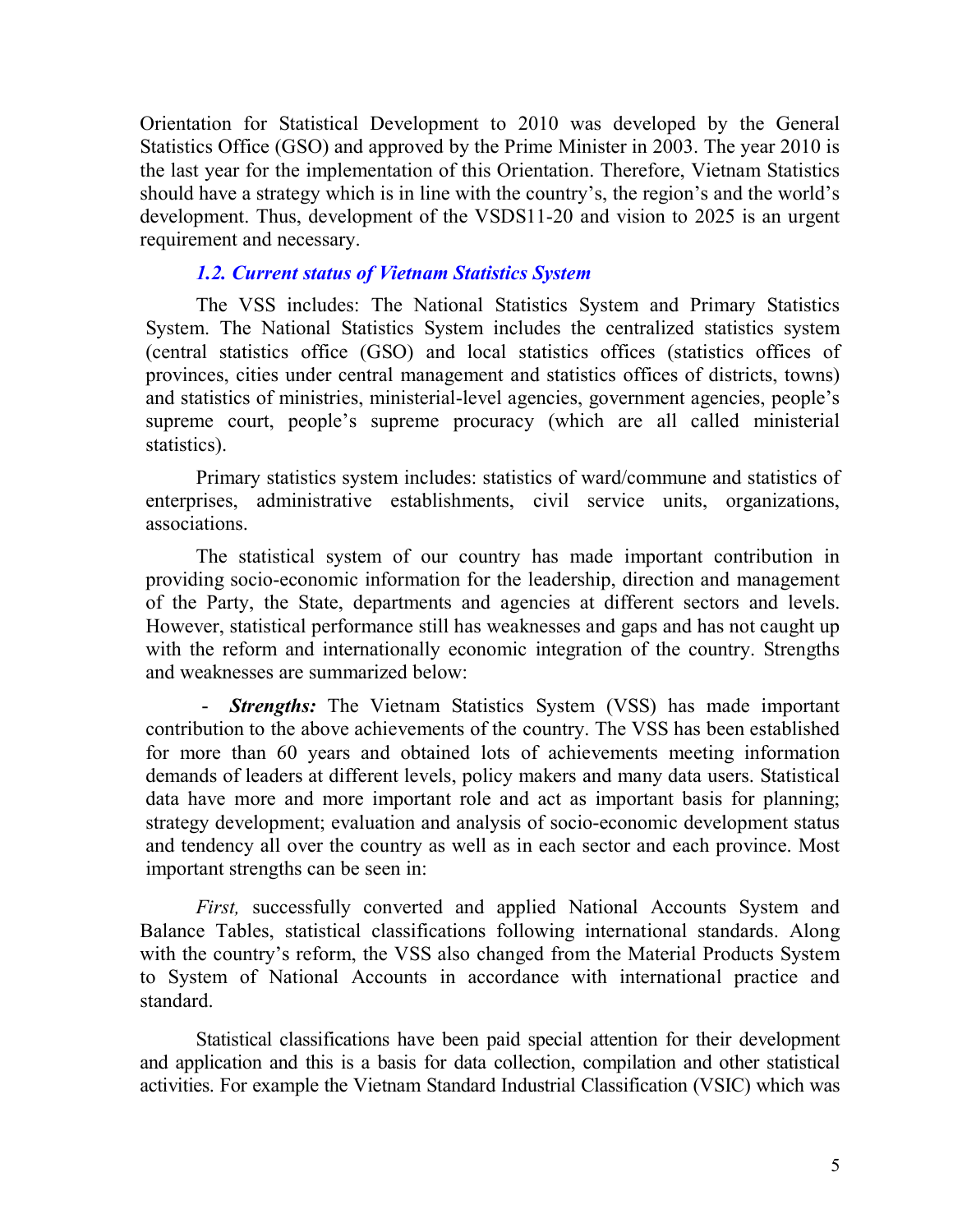developed and applied in 1993 basing on the International Standard Industrial Classification (ISIC). In 2007, the VSIC was revised in accordance with new version of the UN. The Extended Balance of Payments Services Classification (EBOPS) was also developed in accordance with international standard. Besides, some other important classifications were developed such as: Ethnicity Classification; Religion Classification; Education and Training Classification; Occupation Classification; Common Product Classification (CPC); Administrative Classification and other Specialized Statistical Classifications.

In the period 2003-2005, The General Statistics Office (GSO), in collaboration with line ministries and with assistance of international organizations, developed the National Statistical Indicator System (NSIS) with 274 indicators and this NSIS was approved by the Prime Minister in the Decision No 305/2005/QĐ-TTg dated November 24, 2005. Upon the NSIS, some line ministries have developed and issued sectoral statistical indicator system within their areas of management. The Ministry of Planning and Investment (MPI) (GSO) is developing provincial, district, commune statistical indicator systems for the consistent application across the country.

*Second,* data collection methods which are appropriate to the socialist orientated market economy and international standard were developed and applied. Before, data collection was conducted mainly from statistical reports while now there are three sources for data collection: (i) statistical reporting mechanisms; (ii) statistical surveys; (iii) administrative records (registers). One of outstanding results in data collection is the National Statistical Survey program which was approved by the Prime Minister in October 29, 2008 (by the Decision No 144/QĐ-TTg).

*Third,* More IT application and telecommunications for data processing, compiling and dissemination. The VSS has implemented a strengthening statistical capacity program through IT and telecommunications application with the focus on 4 main contents: (1) Enhancing IT and telecommunications infrastructure towards computerization of statistical activities; (2) Developing specialized software for automatic data processing, calculation and statistical analysis; (3) Developing socioeconomic statistical database system; (4) Develop statistical website with internet and intranet connection.

*Forth*, The statistical product system is continued to be improved. The statistical information dissemination is strengthened. At the moment, the VSS has completed important statistical products such as: monthly socio-economic development report; socio-economic development report for 6 months, 9 months and annual socio-economic development report; national statistical yearbook and statistical yearbook of some sectors; statistical survey's and census' results publications; time-series statistical data; statistical analysis and forecast. Besides, statistical of line ministries, localities also make weekly reports to reflect production business development in each sector and some other specialized, ad hoc statistical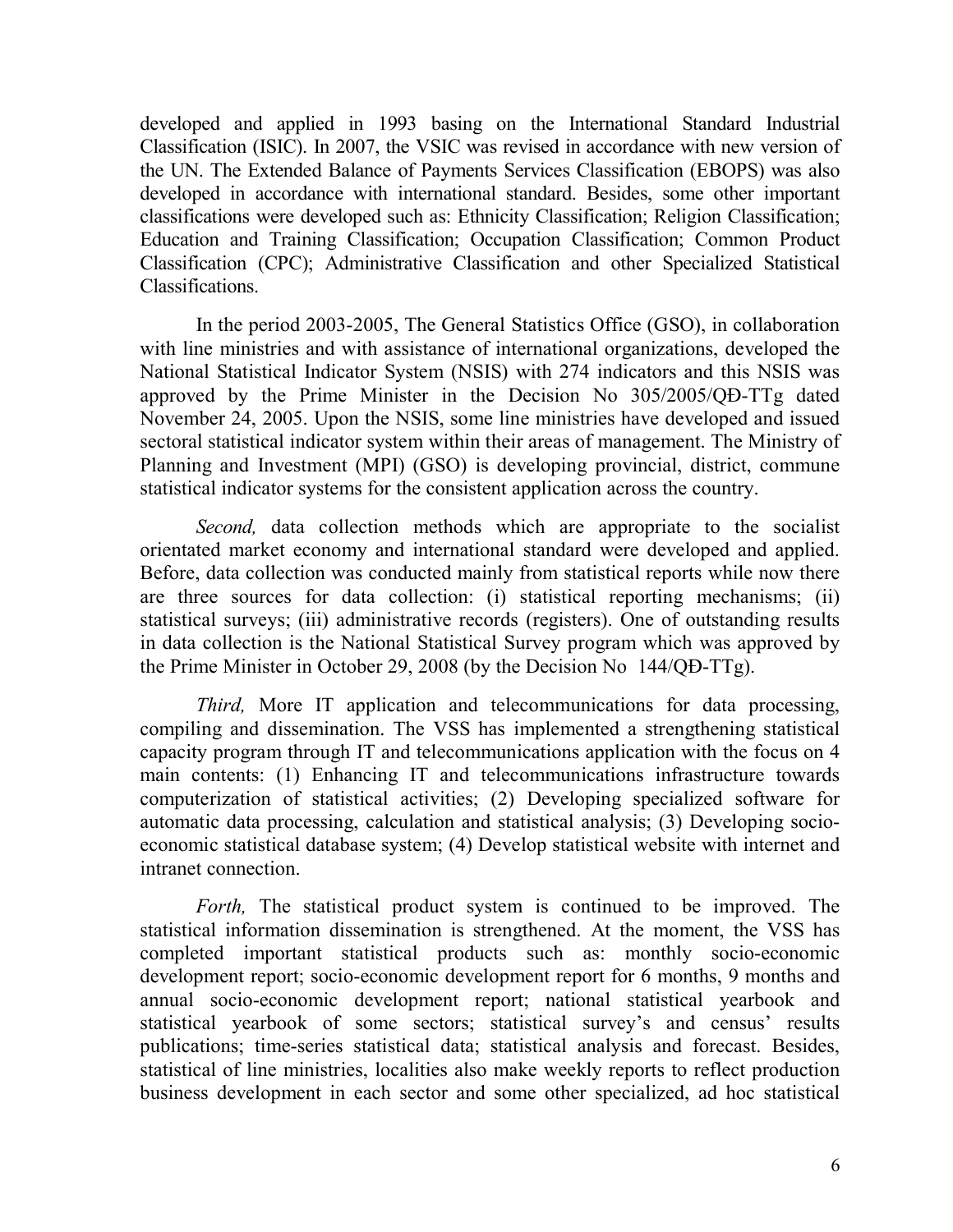reports. These statistical information products have been disseminated to users by different ways like: traditional publications; press conference; press release; epublications (CD-ROM, website). The VSS participates in the General Data Dissemination System (GDDS) and implements its commitments on data provision to other countries' statistics offices and international organizations.

*Fifth,* develops legal foundation for statistical activities. The Statistical Law was approved and took effect since January  $1<sup>st</sup>$ , 2004. The NSIS was developed and implemented since 2005; the National Statistical Survey Program was approved. Before, Vietnam Statistical Development Orientation to 2010 was approved by the Prime Minister in 2002.

- *Shortcomings:* the VSS has obtained recognized achievements, there are some shortcomings namely the statistical activities has not caught up with fast socioeconomic development, especially statistical activities have not meet demands of industrialization and modernization of the country as well as international and regional integration. Some shortcomings can be seen in:

*First,* organization and human resource have not met demands of reform and development of VSS, particularly in statistics of line ministries, statistics of ward/commune in comparison to regulations stated in the Statistical Law. The Government issued Decree No 03/2010/NĐ-CP on January 13, 2010 which regulates tasks, authorities and organization of statistics of line ministries, ministerial-level agencies and government agencies. In comparison with this Decree, it has been seen that there are statistics units in some line ministries. However, these statistical units have not been comprehensive regarding their type of organization, tasks and functions, human resource, working facilities so that the statistical performance has not been in time and effectively implemented. Particularly, statistical units have not been established in some line ministries. Shortage of staff and staff are not qualified as requirements of the statistical performance, especially staff for statistics of line ministries at central level; provincial departments and statistics of ward/commune.

*Second,* indicator systems are not comprehensive, especially in data collection, coverage, calculation method and this leads to considerable discrepancy between national and provincial data and even between some line ministries' data with GSO's data. For example Provincial GDP growth rates are not in line with national GDP growth rate; the rate of poor household of the Ministry of Labor, Invalid and Social Affairs sometimes is not consistent with the rate of poor household of GSO.

*Third*, quality of statistical data has not been evaluated by 6 criteria (relevance, accuracy, timeliness, accessibility, explainability, coherence). Statistical data dissemination and sharing policy has not been developed clearly and specifically. Sometimes, due to the late dissemination of data, the utilization of data is limited. Lack of data in some socio-economic areas has been seen such as data on labor market, domestic violence, gender equity, etc.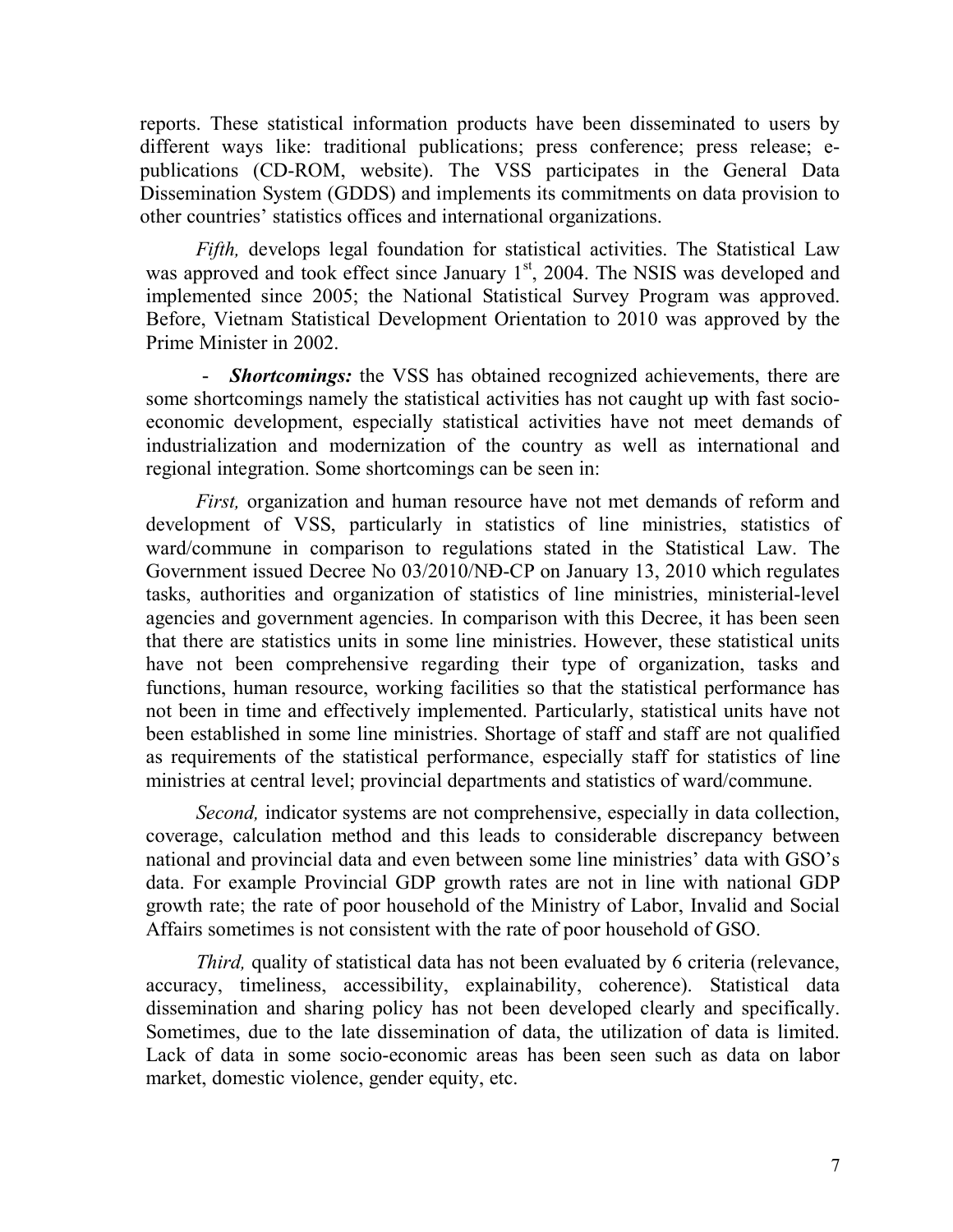Though the Vietnam Statistical Development Orientation to 2010 was developed and implemented but this document is only the Orientation and it is not a national strategy for statistical development without vision, mission and value of the VSS. Thus, development of the VSS is not comprehensive and stable, especially in the context of increased demand of statistical socio-economic information together with wider and depth globalization and economic integration.

#### *1.3. The need of Developing the VSDS11-20*

 Demands for high quality statistical data (by 6 quality criteria) for the economy and society management and direction; demands for the development of the 10 year socio-economic development strategy, 5 year and annual socio-economic development plan of the State and Party agencies are more and more pressed. This is more pressed in the context that we are trying to achieve the goal set by the  $10<sup>th</sup>$  Party Congress which is to make our country an industrial country by 2020. In addition to that, in the past years, Vietnam joint AFTA, became an official and full member of WTO as well as, participated step by step in many regional and international economic forums, gradually integrated more and more in the overall global development, especially the regional and international integration. Economic changes in the past time such as financial crisis and economic regression in 2008, 2009 raised the requirement of more updated statistical data for economic analysis, planning and development direction. Though there are some strengths, shortcomings still remain within the VSS. These shortcomings can not be solved in short-term, annual or 5-year plan rather than in the long-term national strategy. The VSS should be reformed comprehensively and consistently for deeper integration into the international statistics. Therefore, it is urgent and necessary to development the VSDS11-20, vision to 2025 to meet demands of the implementation of the socio-economic development tasks in the period 2011-2020 and the following years.

#### *1.4. Legal documents related to the development of VSDS11-20*

- Item 1, article 34 of the Statistical Law (2003) regulates the State management in stating that: "Developing the strategy and directing the strategy's implementation, making statistical development plan, developing the national statistical indicator system and the national survey program".

The Project of comprehensive reform of statistical indicator systems which was approved by the Prime Minister stating that "developing the VSDS11-20 and vision to 2025, submitting to the Prime Minister for approval at the end of 2010". The Project's reform direction states that "the comprehensive reform of statistical indicator system must be in the context of comprehensive reform of statistical activities; an important platform for the development of the VSDS11-20 and vision to 2025"

#### *1.5. Coverage of the VSDS11-20*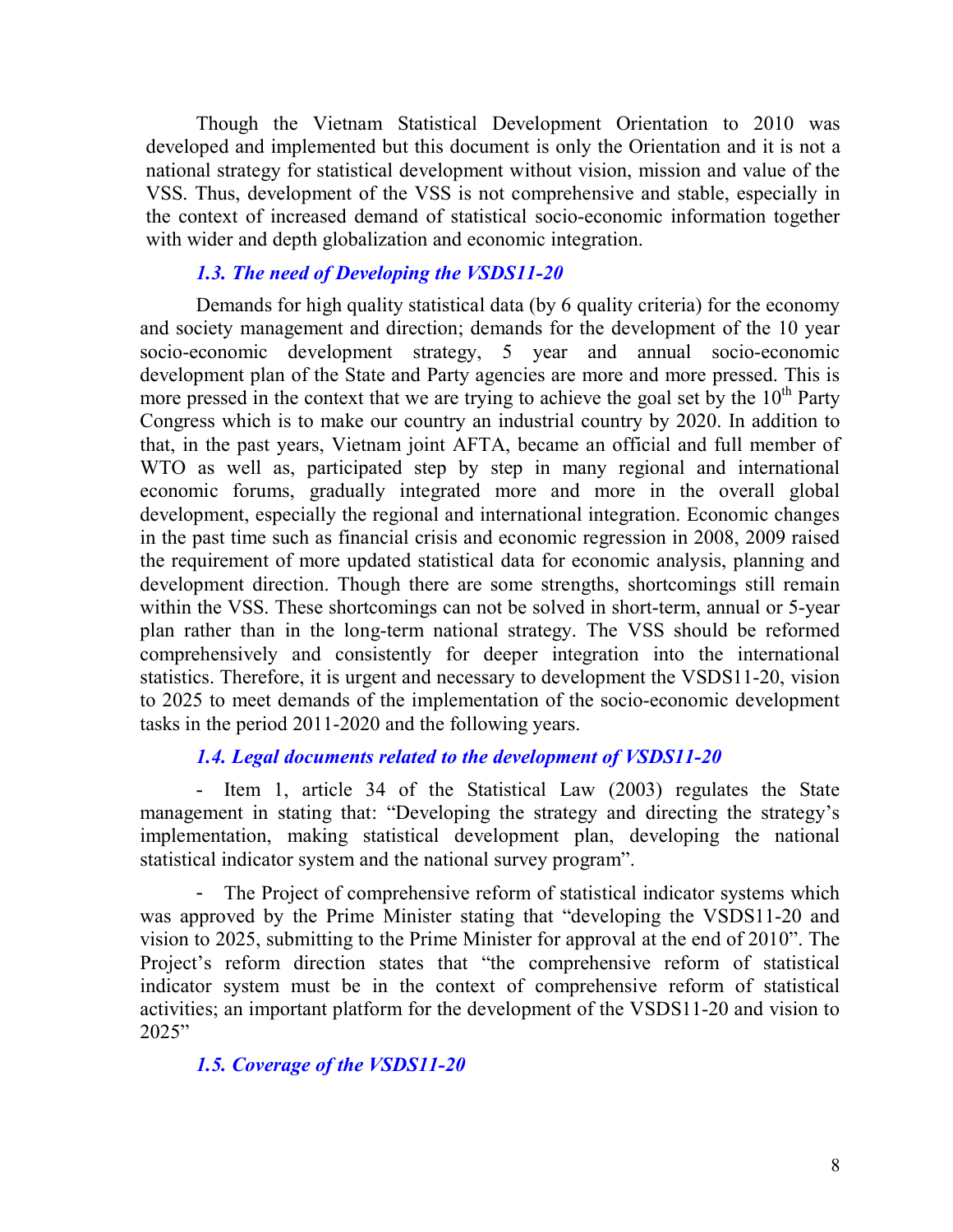The VSDS11-20 covers whole national statistical system and commune's/ward's statistics of Vietnam (hereafter called VSS), including:

- Centralized statistics from central level to district level: GSO, Statistics Offices of provinces, cities under central management (hereafter called PSOs), Statistics Divisions of district, town (hereafter called DSOs);

- Line ministries' statistics: statistics of ministries, ministerial-level agencies, government agencies; statistics of High People's Supreme Court, High People's Procuracy (hereafter called line ministries' statistics);

- Statistics of provincial departments, agencies;

- Commune's, ward's, town's statistics (hereafter called commune's statistics).

## **2. Objectives, principles of developing the VSDS11-20 and expected results**

#### *2.1. General objectives and principles of developing VSDS11-20*

 Objective: The VSDS11-20 development is aimed at identifying vision, mission, value and development plan of Vietnam Statistics to 2020 and vision to 2025; identifying action plans for an appropriate strategy's implementation to the socio-economic development of the country in the period 2011-2020.

Development principles of the VSDS11-20:

(1) The VSDS11-2- must be in line with specific context of the country in the circumstance of the implementation of nationally-targeted programs such as Economic development and hunger elimination and poverty reduction; Millennium Development Goals committed by the Government with international community as well as participation in the General Data Dissemination System.

 (2) The VSDS11-20 development must be comprehensive and transparent which covers all operational processes of the VSS.

(3) The development of VSDS11-20 should get along well with the decision making process of leaders at different levels, serving M& E as well as other social demands.

(4) The VSDS11-20 is developed with participation of related partners/stakeholders at the beginning such as State management agencies, policy makers, researchers, enterprises, data producers and providers, donors as well as other related partners.

## *2.2. Expected results of the development process*

- The VSDS11-20 development plan is approved by the Minister of Planning and Investment; research results related to the VSDS11-20 such as: Assessment report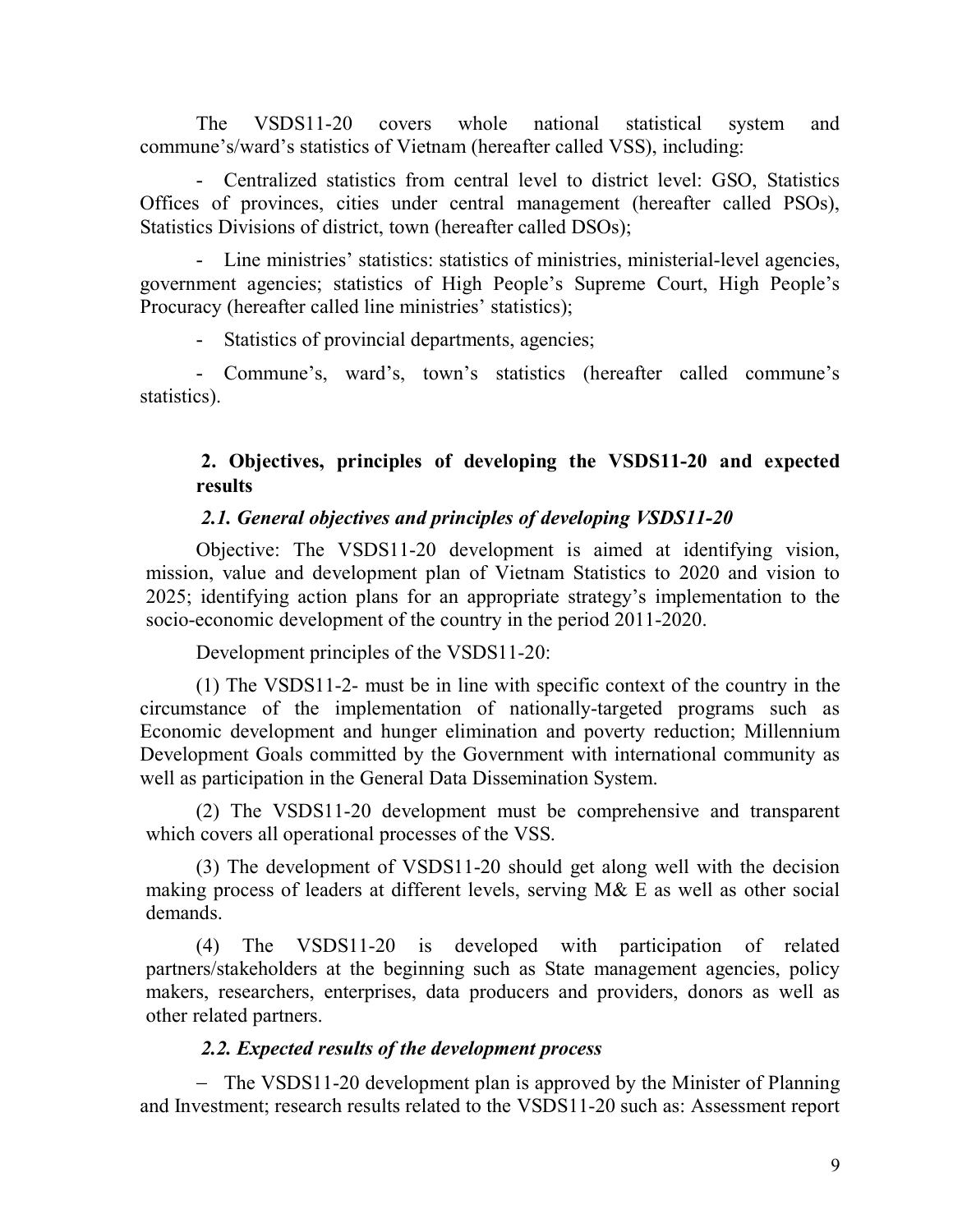on current status of VSS; vision identification document; results of workshops, consultation meetings; the VSDS11-20 development progress report, etc;

- The VSDS11-20 which includes vision, mission, value of the VSS and action plans for implementing the strategy approved by the Prime Minister – this is the final result of the VSDS11-20 development process.

These above documents will be mentioned in details in the VSDS11-20 development plan and will be widely disseminated via mass media and publications of statistics branch.

#### **3. Establishment of units involving in the VSDS11-20 development**

 Upon the organizational structure of the GSO, the Minister of Planning and Investment establishes a VSDS11-20 development Steering Committee.

 Chair of the Steering Committee is the GSO's director general, a standing deputy chair is one of GSO's deputy directors general; members are representative leaders of some line ministries and provinces.

Assistant to the Steering Committee is the VSDS11-20 Compilation Group established by the Vice Minister of Planning and Investment cum GSO's General Director. Head of the Compilation Group is the standing deputy chair of the Steering Committee; members of the Compilation Group are representative leaders of units within the GSO, representative leaders at department level or so in charge of statistics of line ministries, provinces.

 A Secretariat for the VSDS11-20 development. Head of Secretariat is the GSO's deputy director general cum deputy standing chair of the Steering Committee. Deputy Head of the Secretariat is the Director of the Institute for Statistical Science; members are representative leaders of some units within the GSO. The Secretariat is to assist the VSDS11-20 Steering Committee, directly organize the carry out of activities in the VSDS11-20 development process;

Deep and comprehensive assessment groups on VSS by different topics such as: assessment on legal environment for statistics; economic statistics; social and environment statistics; population and labor statistics; IT application; organization and human resource; information dissemination policy and statistical products, etc. In each assessment group, deeper assessment sub-group by each area can be established such as sub-group on national accounts, sub-group on trade, service statistics, etc within the economic statistics group. These sub-groups will cooperate with national and international consultants (as necessary inputs) to conduct assessments. The following chart will clearly illustrate units involved in the VSDS11-20 development.

## **Diagram 1: organizations involving in the VSDS11-20 development**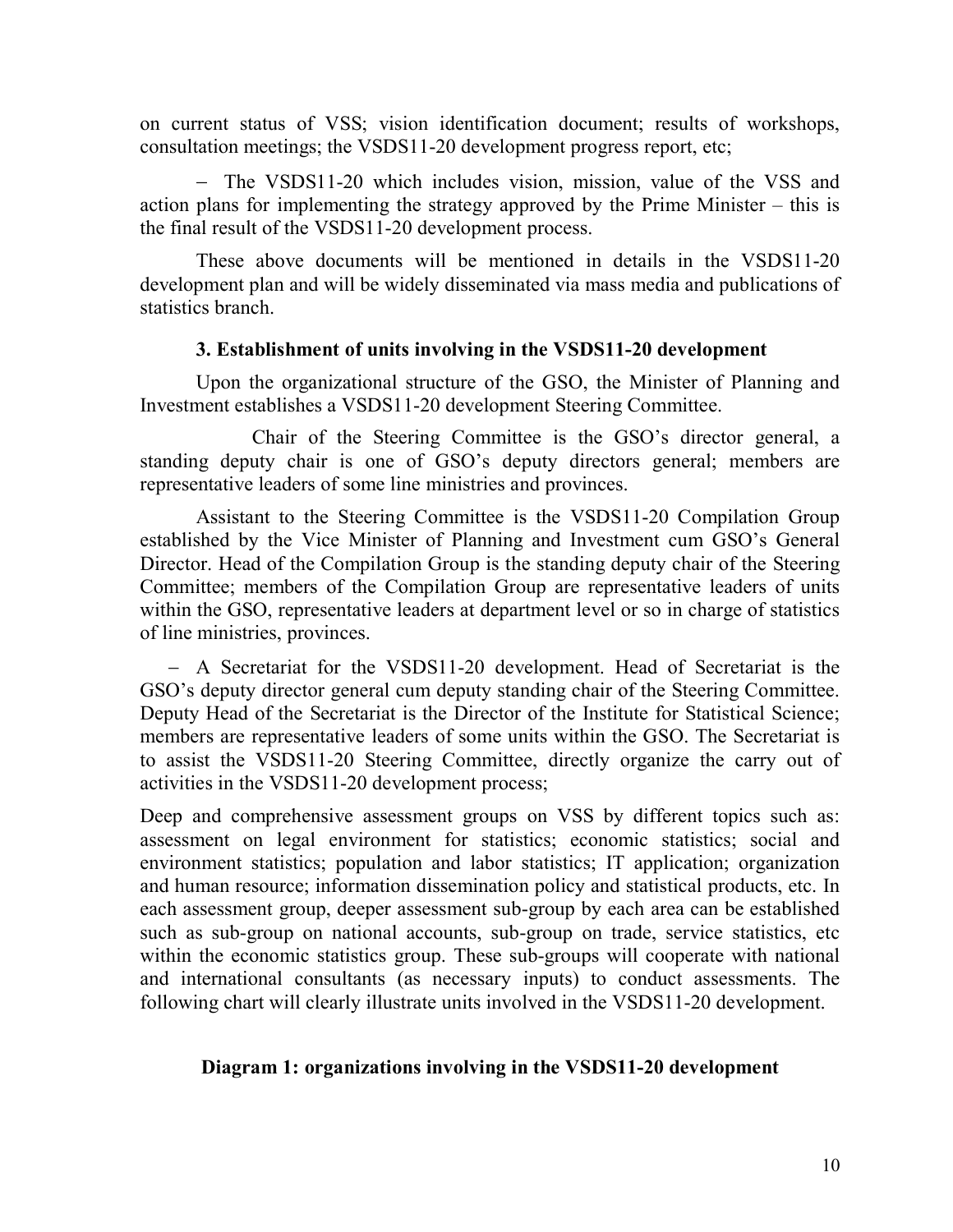

#### **4. Assigning tasks**

The Prime Minister assigns the MPI to develop the VSDS11-20 and approves the VSDS11-20; the MPI will periodically reports to the Prime Minister progress of the VSDS11-20's implementation.

- The Minister of MPI is responsible for assisting the PM in directing, orienting and for major contents of the VSDS11-20; considering the final VSDS11-20 to submit to the PM for approval.

- The Steering Committee of the VSDS11-20 headed by the Director General is responsible for assisting the Minister of MPI in: developing, implementing the VSDS11-20; monitoring, supervising and evaluating the VSDS11-20's implementation; regularly reporting the VSDS11-20's implementation progress to the Minister of MPI.

- The Compilation Group of the VSDS11-20 is responsible for considering/reviewing implementation results of the Secretariat; involving in drafting the VSDS11-20; attending meetings, workshops on the VSDS11-20; participating in groups of vision identification and evaluation, etc.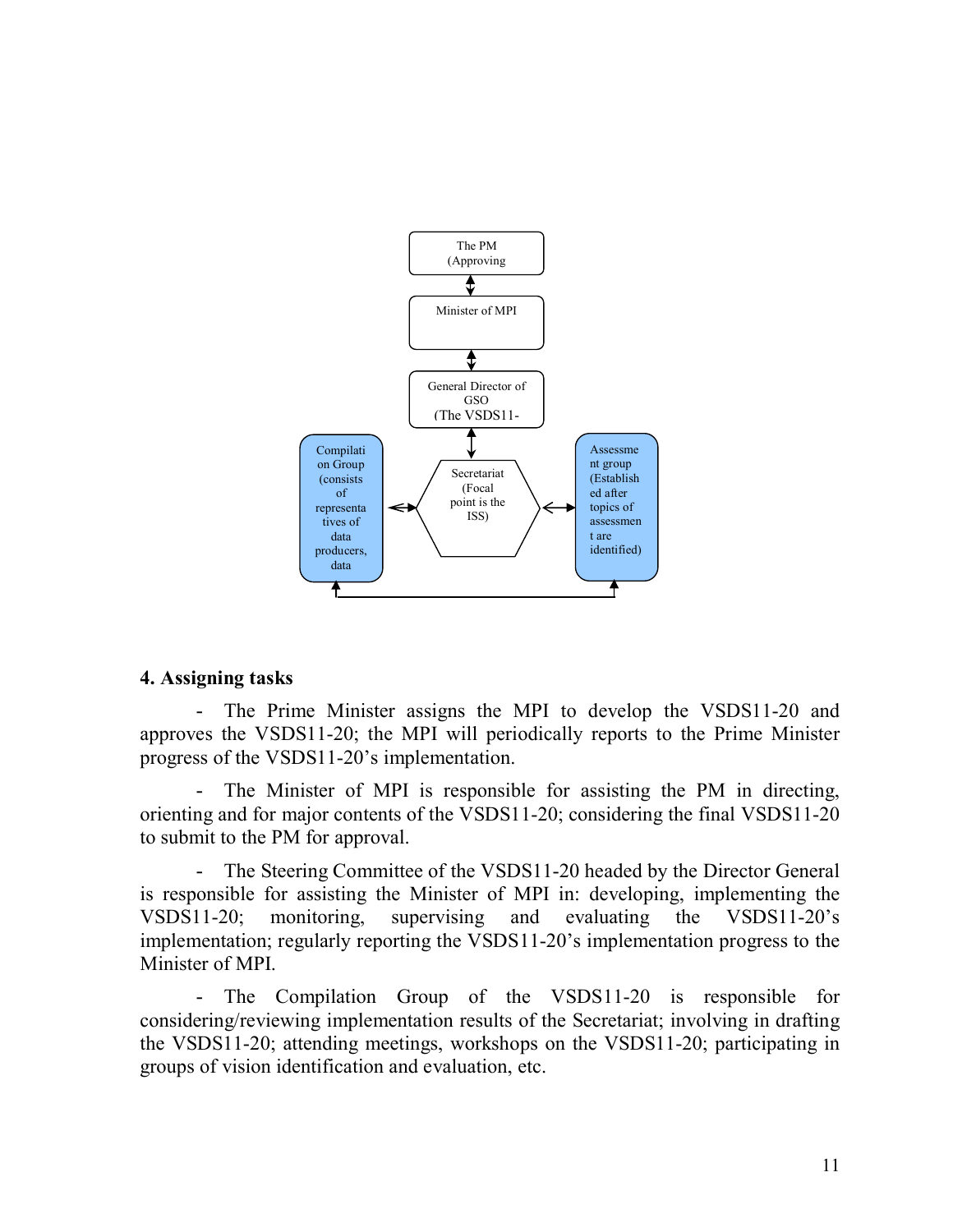- The Technical group of the VSDS11-20 with the ISS as the focal point, acts as a standing group, directing or directly carrying out researches; solving issues raised and making reports, drafting the VSDS11-20 for collecting comments and reviewing comments of the Advising groups for the finalization of documents related to the VSDS11-20 development to submit to the VSDS11-20 Steering Committee. The technical group has 8 following specific tasks:

#### **Tasks of the Secretariat of the VSDS11-20's development**

#### **The Secretariat will carry out works assigned by the VSDS11-20 Development Steering Committee which include:**

(1). Preparation of content for developing the Vietnam Statistical Development Strategy in 2011-2020 and vision to 2025;

(2). Preparation of content, schedule of workshops, meetings with partners/stakeholders, members involving in the VSDS design.

(3). Synthesizing comments in strategy development of leaders, consultants, national and international partners; completing content of the VSDS in 2011-2020 and vision to 2025;

(4). Coordinating activities of units, partners, national and international consultants during the VSDS developing process;

(5). Arranging working schedule, program of meetings, workshops with partners and members involving in the VSDS design;

(6). Documenting content of meetings, compiling comments of leaders and consultants for finalizing the draft VSDS;

(7). Carrying out administrative works, providing information and contacts to units, partners, and consultants involving in the strategy development.

- Assessment groups will carrying out activities related to assessment such as development of assessment framework, identifying assessment criteria, assessing and making report in each specific topic.

- Consultants mobilized from outside were selected before the implementation of activities of the VSDS11-20 development process. They are responsible for providing comments and technical, professional and legal advices as well as involving in other activities of the VSDS11-20 development process, etc. Sources for hiring these consultants may come from State budget or from donors.

- International partners are responsible for financial and technical assistance, consultants and can involve in the beginning of the VSDS11-20 development process or at the point of time of their concern. Partners can involve in the whole process or in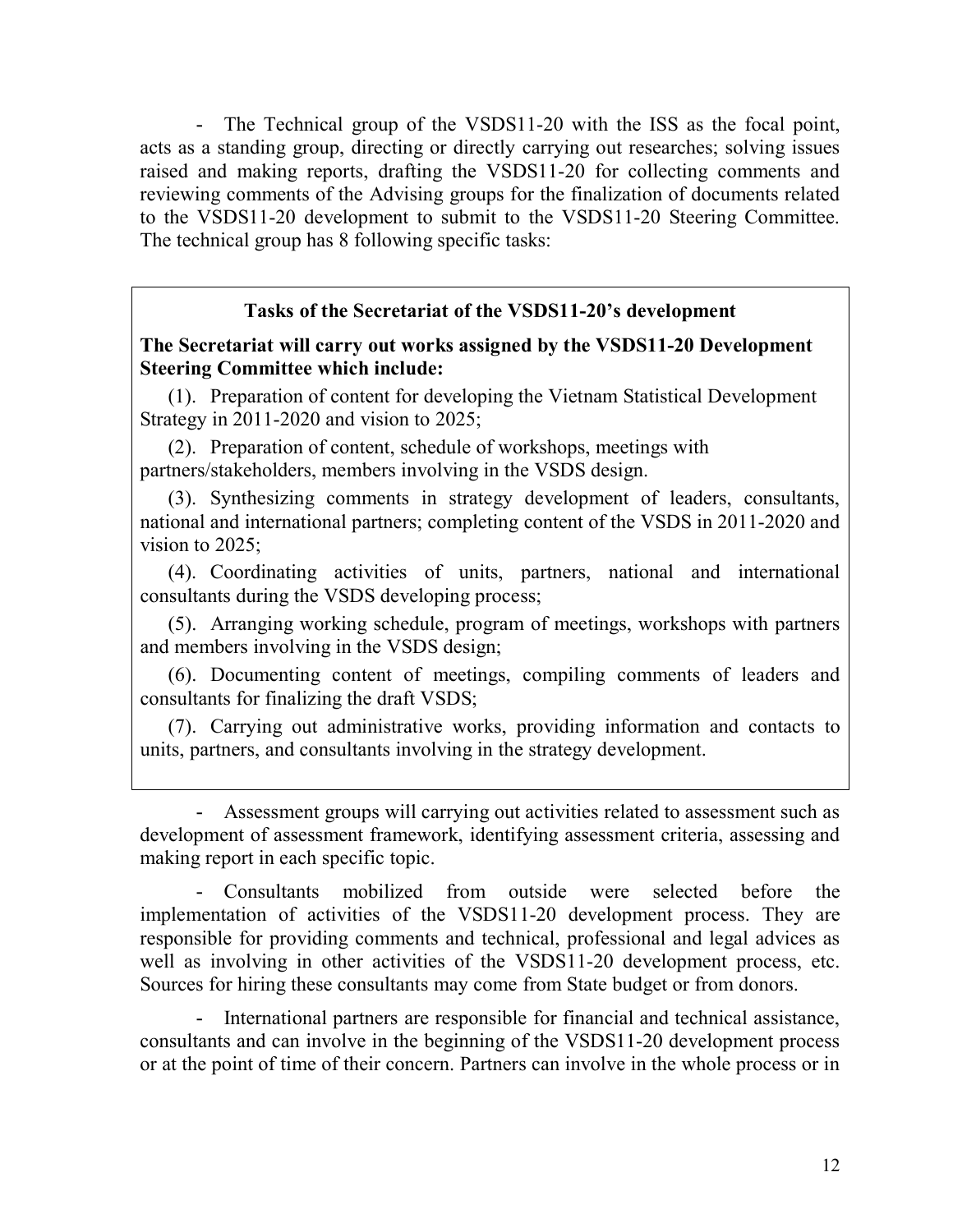different phases, topics in the VSDS11-20 Development but their involvement should be appropriate to the real context and legal regulations of Vietnam.

- Beneficiaries of the VSDS11-20 Development and other partners will involve in the Advising group of the VSDS11-20 development, attending workshops, meetings or involving through appropriate ways of communications.

## **5. Activities of VSDS11-20 development process**

The VSDS11-20 development process consists of 4 phases: (1) Preparation for the VSDS11-20 development; (2) Assessment of the Vietnam Statistics System; (3) Developing vision and selecting prioritized outputs; (4) Developing action plans for the strategy's implementation.

*5.1Phase 1***:** Preparation for the VSDS11-20 Development

 Objective: Establishment of Steering Committee and Compilation group of the VSDS11-20; drafting the development plan of the VSDS11-20 and submitting it to the Minister of MPI for approval.

- Implementation duration: From October to January 2010.
- Unit in charge: GSO (ISS)
- *Main activities:*

 5*.1.1. Establishment of the Steering Committee, Compilation Group, Secretariat, selecting consultants:* 

 Objective and output: Consultant group, Steering Committee, Compilation Group, Secretariat are established which are capable to carry out assigned tasks (see section 4 and section 5);

 Activities: Consultation, drafting documents of establishment of the Steering Committee, Compilation Group, Secretariat and issuing functions, tasks of these units and submitting to the leaders of the GSO and then to the Minister of MPI for approval. The Secretariat will be established first. The ISS will be the focal point cum standing unit of the Secretariat.

 $-$  Unit in charge: GSO (ISS)

- Duration: From October to January 2010: selecting/recruiting consultants, establishing the Steering Committee, Compilation Group and the Secretariat.

 *5.1.2. Drafting outline of the VSDS11-20 Development Plan* 

Objective and output: Draft outline of the VSDS11-2- Development Plan.

 Activities: Consulting with related partners, studying national and international documents related to the design of the VSDS11-20 development plan, developing outline of the plan.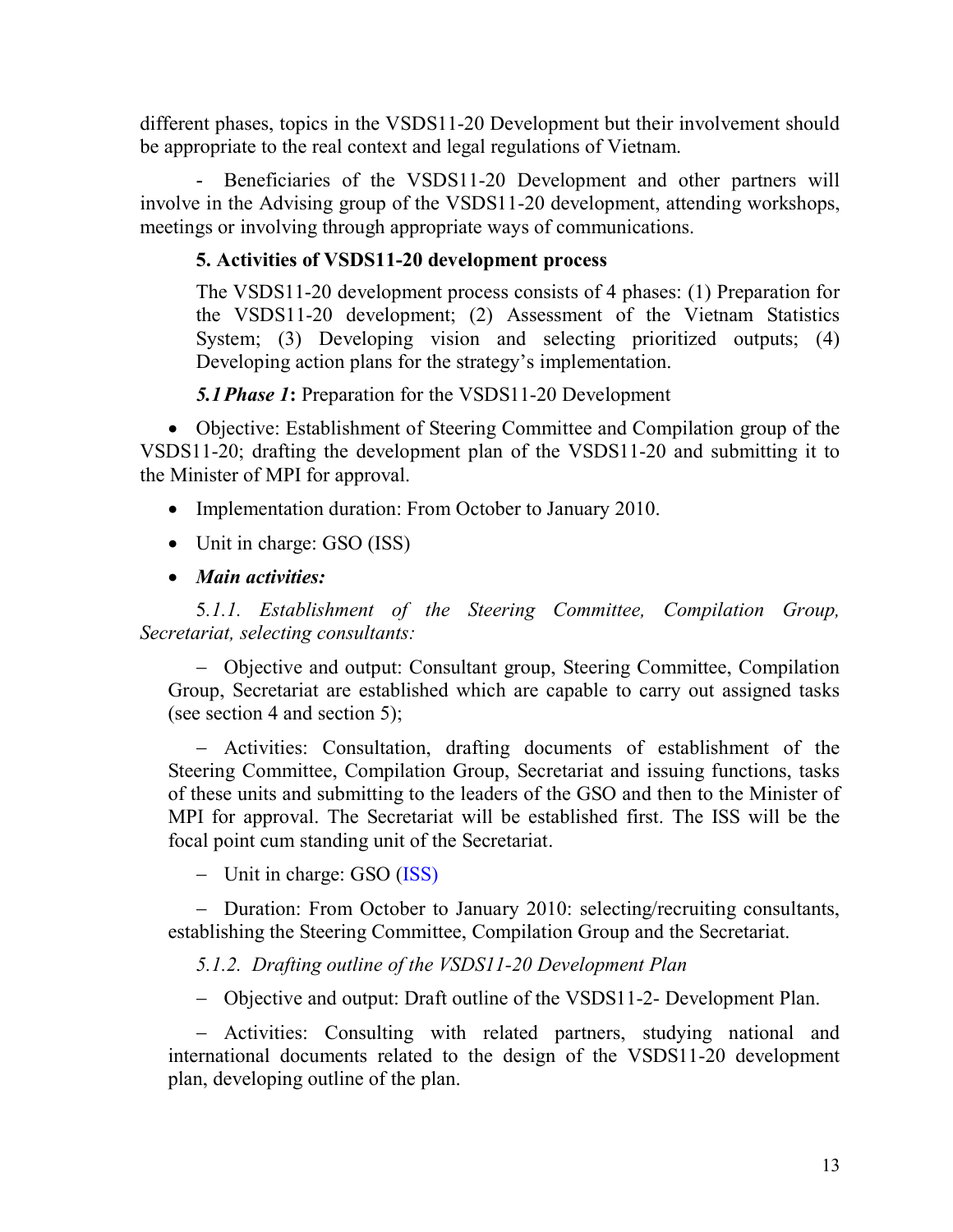$-$  Unit in charge: GSO (ISS)

 $-$  Duration:  $10/2009$ .

 *5.1.3. Drafting the VSDS11-20 development plan* 

- Objective and output:  $1<sup>st</sup>$  draft of the VSDS11-20 development plan;

 Activities: studying national and international documents related to the plan design; consulting with related partners; documenting/writing the detailed VSDS11-20 development plan;

- Unit in charge: GSO (ISS)

- Duration: From October to November 24, 2009;

 *5.1.4. Collecting comments on the 1st draft plan, finalizing and approving the VSDS11-20 development plan* 

- Objective and output: Obtaining comments of related partners on the  $1<sup>st</sup>$ draft plan, finalizing and approving the VSDS11-20 development plan,

 Activities: Convening workshop to collect comments of related partners and donors; finalizing the plan, report the GSO's leaders to submit the plan to the Minister of MPI for the approval.

- $-$  Unit in charge: GSO (ISS)
- Duration: Dec 2009;

*5.1.5. Revising the 1st draft roadmap of the VSDS11-20 development to develop the 2nd roadmap* 

- Objective and output: the  $2<sup>nd</sup>$  draft roadmap to submit to the GSO's leaders;

 Activities: Studying and compiling comments of international and national consultants (results of activities in 6.1.4) for revising and finalizing the draft roadmap;

 $-$  Unit in charge: GSO (ISS)

- Duration: from 7-10 of December, 2009;

*5.1.6. Mobilizing resources for the VSDS11-20 development* 

 Objective and output: having adequate national and international resources for a good VSDS11-20 development;

 Activities: Calling for national and international assistance on: finance, consultant, advice, technical assistance for the VSDS11-20 development; convening workshop with donors. This workshop is combined with workshop under activity 6.1.4.

- Duration: December 2009;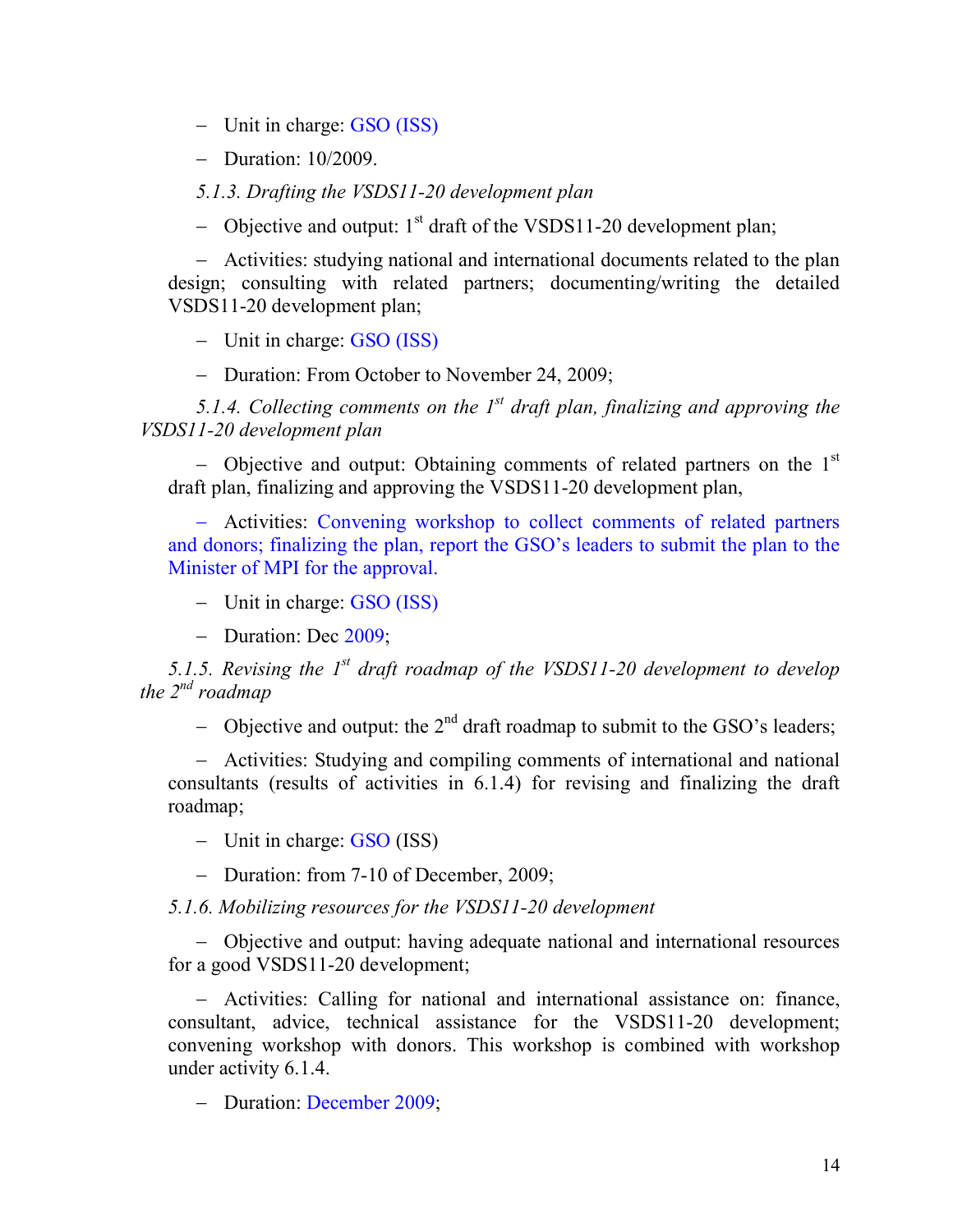- Unit in charge: GSO (ISS);

*5.1.6. Drafting outline of the VSDS11-20* 

- Objective and output: draft outline of the VSDS11-20;
- Activities: writing draft outline of the VSDS11-20
- Duration: February 2010
- Unit in charge: Secretariat;

## *5.1.7. Collecting comments, finalizing and approving the VSDS11-20 Plan*

 Objective and output: comments of related partners are obtained. The final VSDS11-20 plan is approved.

 Activities: Convening workshops, consultations; finalizing strategy; submitting the VSDS11-20 for approval.

Unit in charge: Secretariat

## *5.2Phase 2***:** Assessment of the Vietnam Statistics System

 Objective: An in-depth, comprehensive assessment of current status of VSS especially the Orientation of Vietnam Statistical Development to 2010 as well as action plans for implementing this orientation aiming at providing a complete picture which describes current status of all aspects, areas related to the operation of the VSS in the beginning of the VSDS11-20; The assessment should point out where is the VSS at the moment? Strengths, weaknesses; analyze factors which might have impacts on the current and prospective in the 10-15 coming years.

## **Main activities:**

 *5.2.1. Assessment preparation: Identifying assessment topics, selecting assessment consultants and establishing assessment teams by each area related to all statistical activities; developing assessment mechanism* 

 Objective and output: a list of topics and areas which need in-depth assessment, selecting consultants, establishing assessment teams and developing assessment mechanism for in-depth, honest, objective assessments which cover all statistical activities of the VSS with focus on assessment of the implementation of the Orientation of Vietnam Statistical Development to 2010 and different statistical areas.

 Activities: Consultations, workshop, selection of topics and areas; selecting consultants, establishing consultants and developing assessment criteria, assessment framework.

- Duration: February 2010.

 Unit in charge: GSO (Steering Committee, Compilation Group, Secretariat);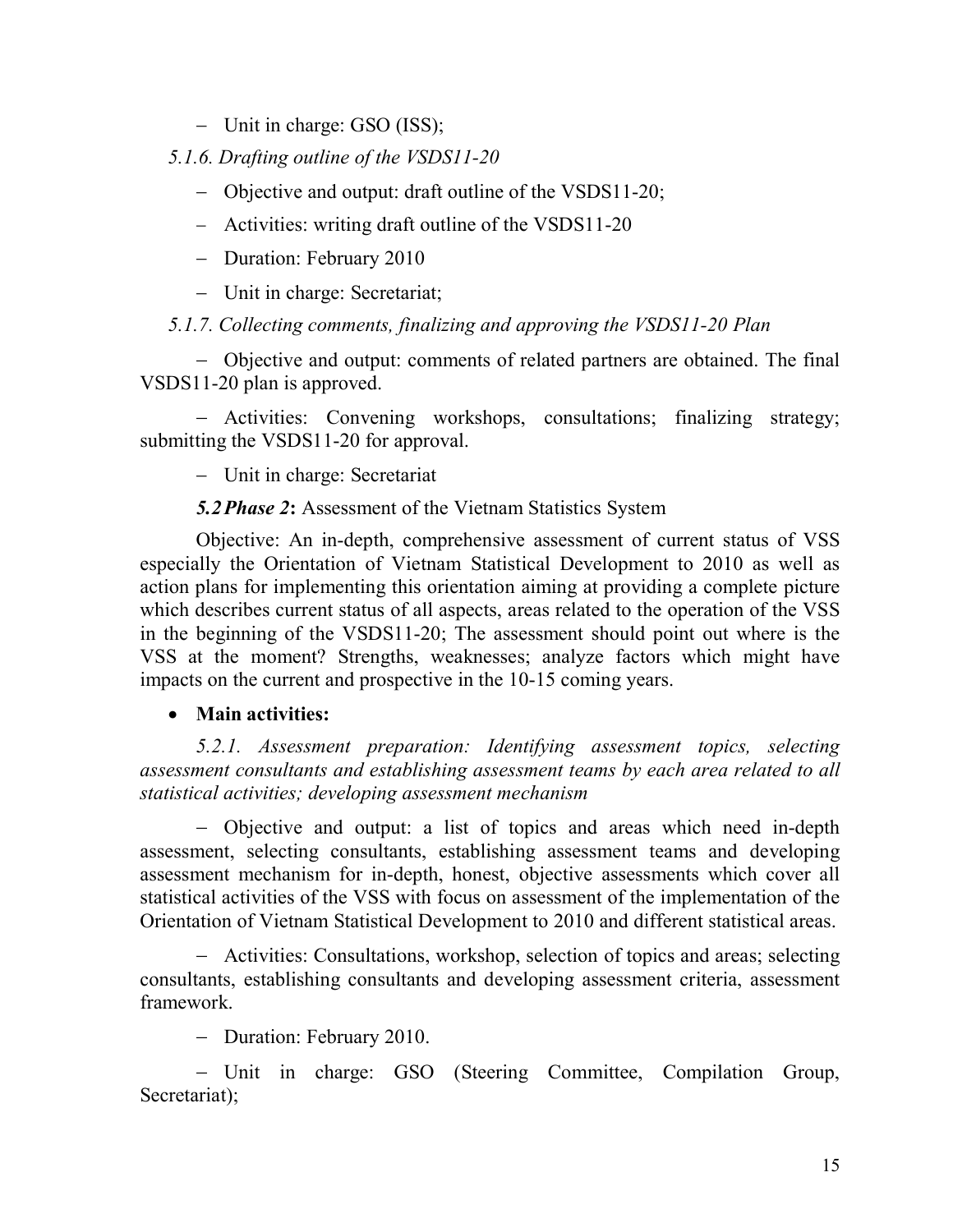*5.2.2. Carrying out assessments and writing reports on selected topics* 

- Selected topics for assessments include:

Legal environment for statistical activities;

 Data maintenance, storage, sharing and dissemination of statistical products;

 Statistical methods, statistical data collection system and quality of economic statistics;

 Statistical methods, statistical data collection system and quality of population, social and environment statistics;

Statistical analysis and forecast;

 IT development and application; research and application of scientific research's results and international cooperation in statistics;

Organizational structure and human resource development;

Physical and technical infrastructure for statistics;

 Objective and output: In-depth assessment reports which honestly and objectively describe current status on selected topics for assessment (a separate report for each topic), focusing on assessing contents of the Direction for statistical development to 2010. Through that, strengths and weaknesses at the beginning of the VSDS11-20 can be identified and factors which have influence on current situation and the future of 10-15 incoming years should be analyzed. Assessment framework, criteria, contents, method and tools; and assessment procedure and data collected for assessment.

- Specific activities: Developing assessment framework, collecting data, carrying out assessments on each selected topic.

- Duration:  $02-03/2010$ .

- Resource: State budget and other sources.

 Unit in charge: GSO (Steering Committee, Compilation Group, Secretariat and in-depth assessment teams)

Cooperating units: related line ministries, organizations.

*5.2.3.Drafting assessment reports by each topic* 

 Objective and output: draft assessment reports and comments of related stakeholders on these reports.

- Specific activities: Writing draft assessment reports.

- Duration:  $02-03/2010$ .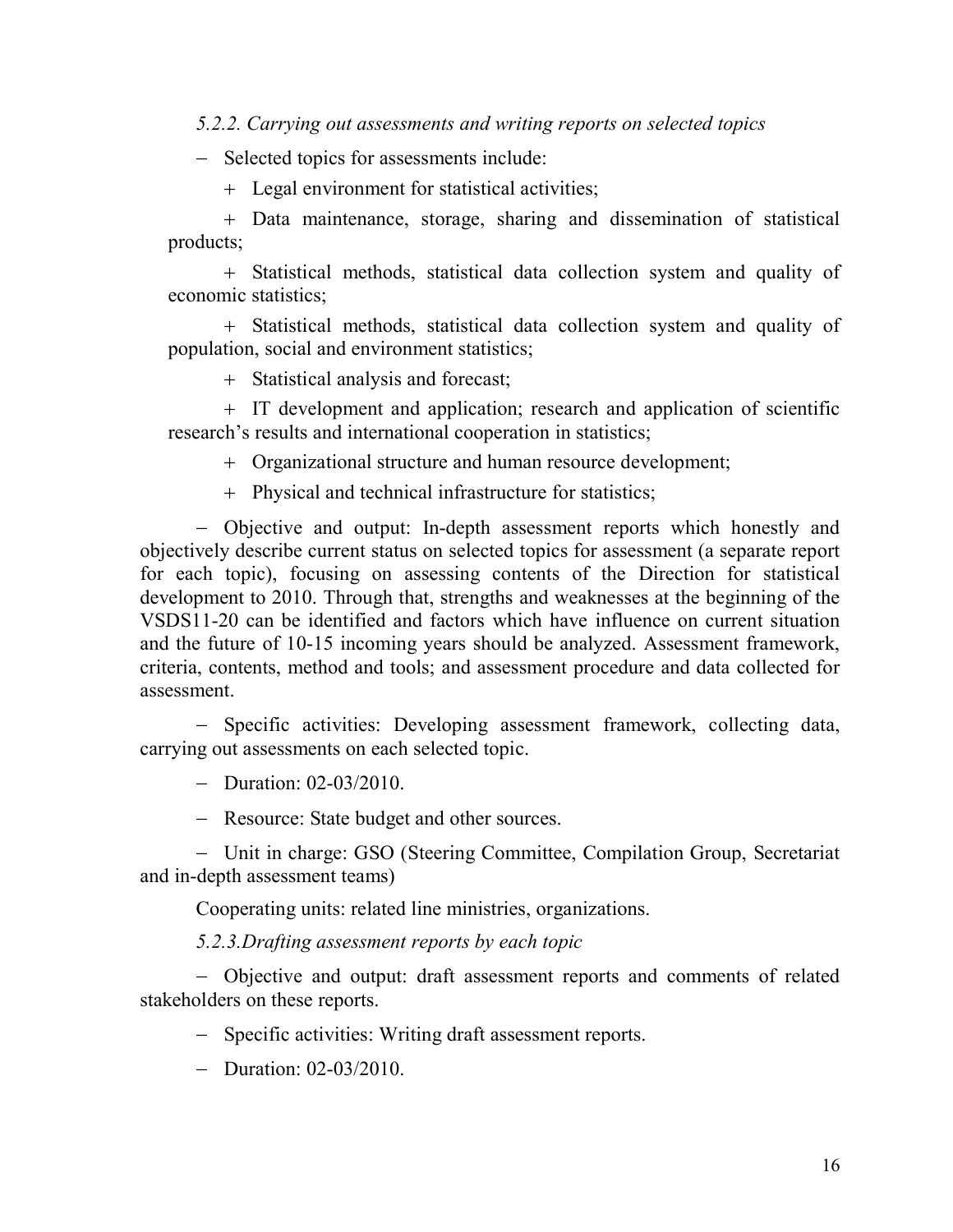Unit in charge: GSO (Steering Committee, Compilation Group, Secretariat and in-depth assessment teams).

*5.2.4 Collecting comments on assessment reports by each topic* 

Objective and output: Comments on assessment reports by each topic.

- Specific activities: Convening consultation meetings, workshops to collect comments of consultants and related stakeholders.

 $-$  Duration:  $03/2010$ .

Unit in charge: GSO (in-depth assessment teams).

*5.2.5 Finalizing and approving assessment reports by each topic* 

- Objective and output: Approved assessment reports.
- Specific activities: Considering comments, revising and finalizing reports.
- $-$  Duration: 03/2010.

Unit in charge: GSO (in-depth assessment teams).

#### *5.3 Phase 3***:** *Developing vision and selecting prioritized strategies of the VSDS11-20*

With the goal set by the Party that our country will become an industrial country by 2020, the socio-economic model of our country by 2020 should be available (which is based on the socio-economic development strategy 2011-2020 of our country) for identifying the vision or the model of VSS. Therefore, a component of assessing statistical models of industrial countries is necessary for reference and the application in Vietnam.

 *Objective*: Identifying vision of VSS to 2025, vision statement, which identifies the final destination of VSS in 2025 taking into account of overall socio-economic development of the country, globalization and economic integration, the increased demands of statistical information at both quality and quantity as well as demands of new statistical indicators including risks of development process;

*Duration*: *April-May/2010*

## **Main activities:**

## *5.3.1. Identifying vision, mission of VSS by 2025*

 Objective and output: vision, mission by 2025 that the VSS desires to achieve;

 Activities: Consulting related stakeholders (data producers, providers, users, etc) on vision of the VSS; identifying vision of the VSS and writing report on identifying mission by 2025 that the VSS will reach.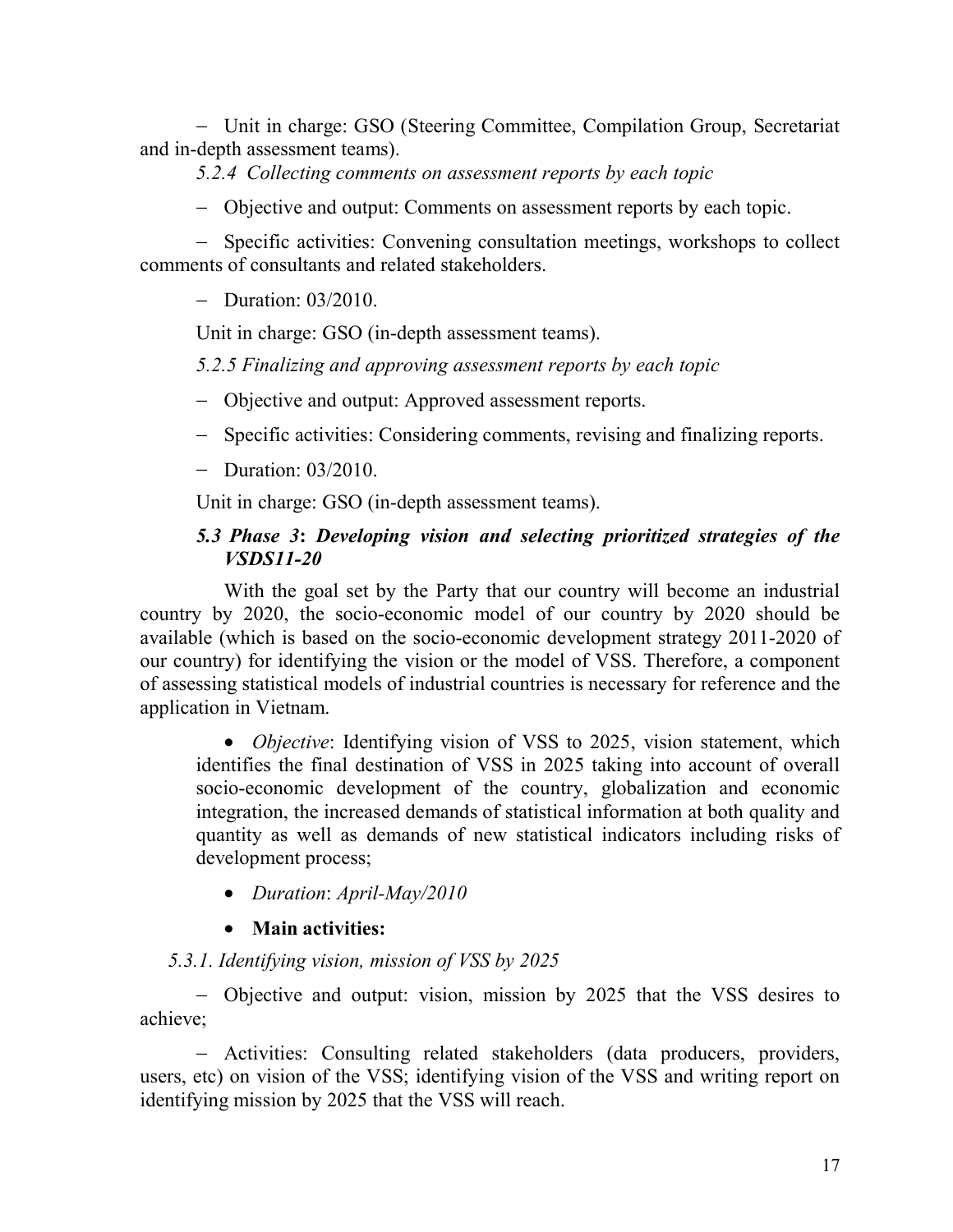- Duration: April 2010.
- Unit in charge: GSO (Steering committee, Compilation group, Secretariat);

*5.3.2. Identifying priorities for each output products of the VSDS11-20* 

*-* Objective and output: A list of output products prioritized by each year, each period of the VSDS11-20, especially by the first 3 years of the VSDS11-20's implementation taking into account of overall socio-economic development of the country, globalization and economic integration, the increased demands of statistical information at both quality and quantity as well as demands of new statistical indicators;

 Activities: convening workshop, consulting related partners for comments (data producers and providers, data users, etc) on prioritized products of the VSDS11- 20; making priorities of output products of each year, each period of VSS development.

- Duration: April, May 2010.

Unit in charge: GSO (Steering committee, Compilation group, Secretariat);

*5.3.3. Collecting comments on the vision and prioritized output products of the VSDS11-20* 

 Objective and output: Comments on the vision and prioritized products of the VSDS11-20.

 Activities: convening workshop, consulting related partners for comments (data producers and providers, data users, etc).

- Duration:  $05/2010$ .

Unit in charge: GSO (Steering committee, Compilation group, Secretariat)

*5.3.4. Reviewing, revising and finalizing the Vision and prioritized products* 

- Objective and comments: Finalized Vision and prioritized products.

- Activities: Considering comments, revising and finalizing the Vision and prioritized products.

- Duration: 05/2010.

Unit in charge: GSO (Steering committee, Compilation group, Secretariat).

#### *5.4Phase 4***:** *Developing action plans and monitoring and evaluation plan; drafting the VSDS11-20 and related documents*

Objective: Developing action plans for the VSDS11-20's implementation and monitoring and evaluation plan of the VSDS11-20's implementation; Drafting the VSDS11-20 and related documents

Duration: June to September 2010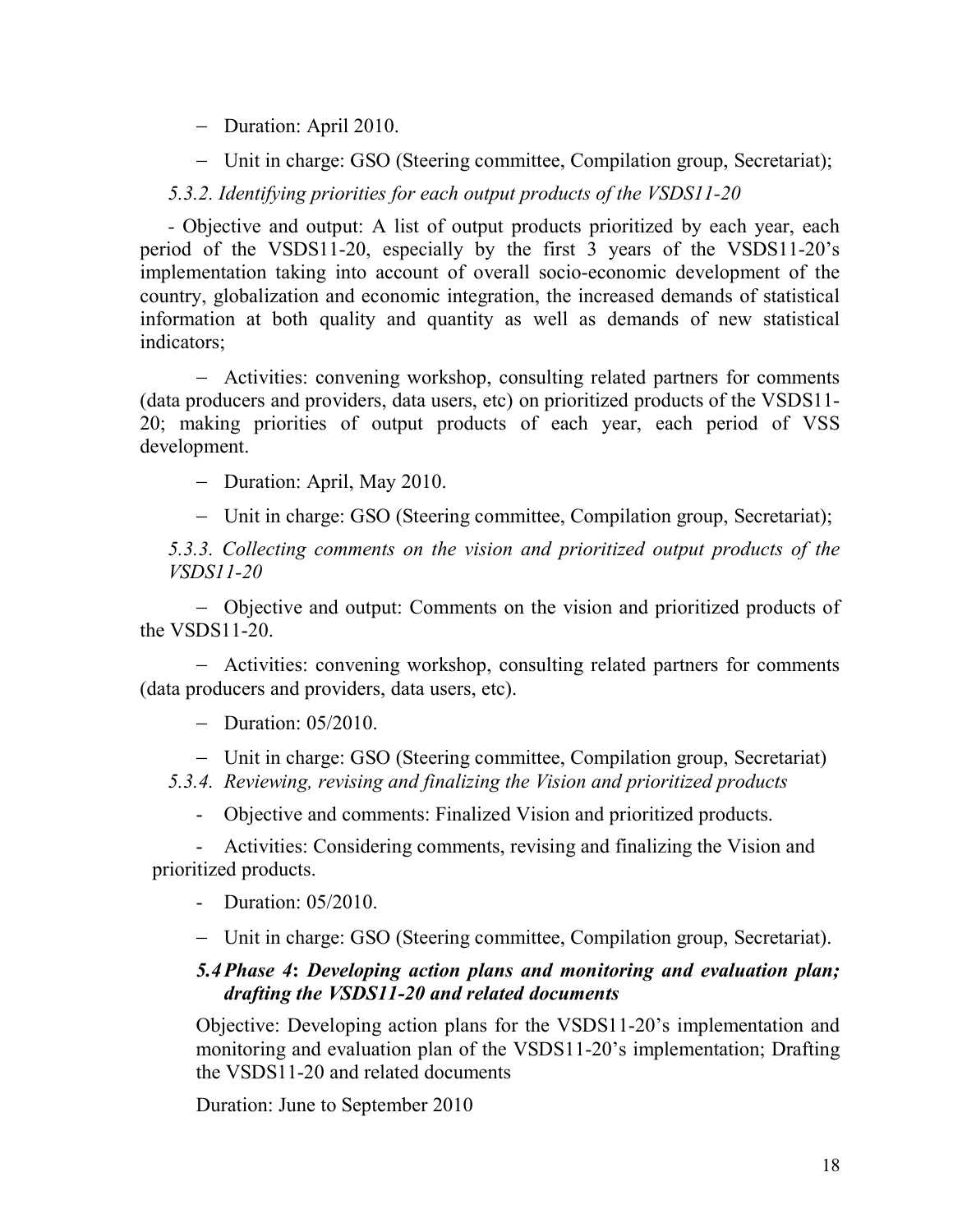#### **Main activities:**

*5.4.1. Drafting action plans, evaluation and monitoring plans for the VSDS11- 20's implementation* 

 Objective and output: action plans for the VSDS11-20's implementation which include the implementation schedule of the first 3 years (2011-2013) (action plans should state out clearly the implementation schedule, budget requirement; M&E plan;

 Activities: drafting action plans for the VSDS11-20's implementation; implementation plan for the first 3 years of the VSDS11-20's implementation; drafting M&E plan.

- Duration: June 2010.

- Resource: State budget and other resources

Unit in charge: GSO (Steering committee, Compilation group, Secretariat).

*5.4.2. Collecting comments for the draft action plans for and the M&E plan of the VSDS11-20's implementation* 

 Objective and output: comments for the draft action plans and M&E plan of the implementation of the VSDS11-20.

 Activities: Convening workshops, consultation for comments of national and international consultants and related partners (data producers, providers and users) on the draft action plan and M&E plan of the implementation of the VSDS11- 20.

- Duration: June-July, 2010.

- Resource: State budget and other resources

- Unit in charge: GSO (ISS);

Unit in charge: GSO (Steering committee, Compilation group, Secretariat).

*6.4.3. Reviewing, finalizing action plans and M&E plan of the VSDS11-20's implementation* 

- Objective and output: Finalized action plans; M&E plan of the VSDS11-20's implementation

 Activities: Considering, synthesizing comments and finalizing action plans and M&E plan of the VSDS11-20's implementation

- Duration: July 2010.

Unit in charge: GSO (Steering committee, Compilation group, Secretariat)

*5.4.4 Drafting the VSDS11-20 and related documents*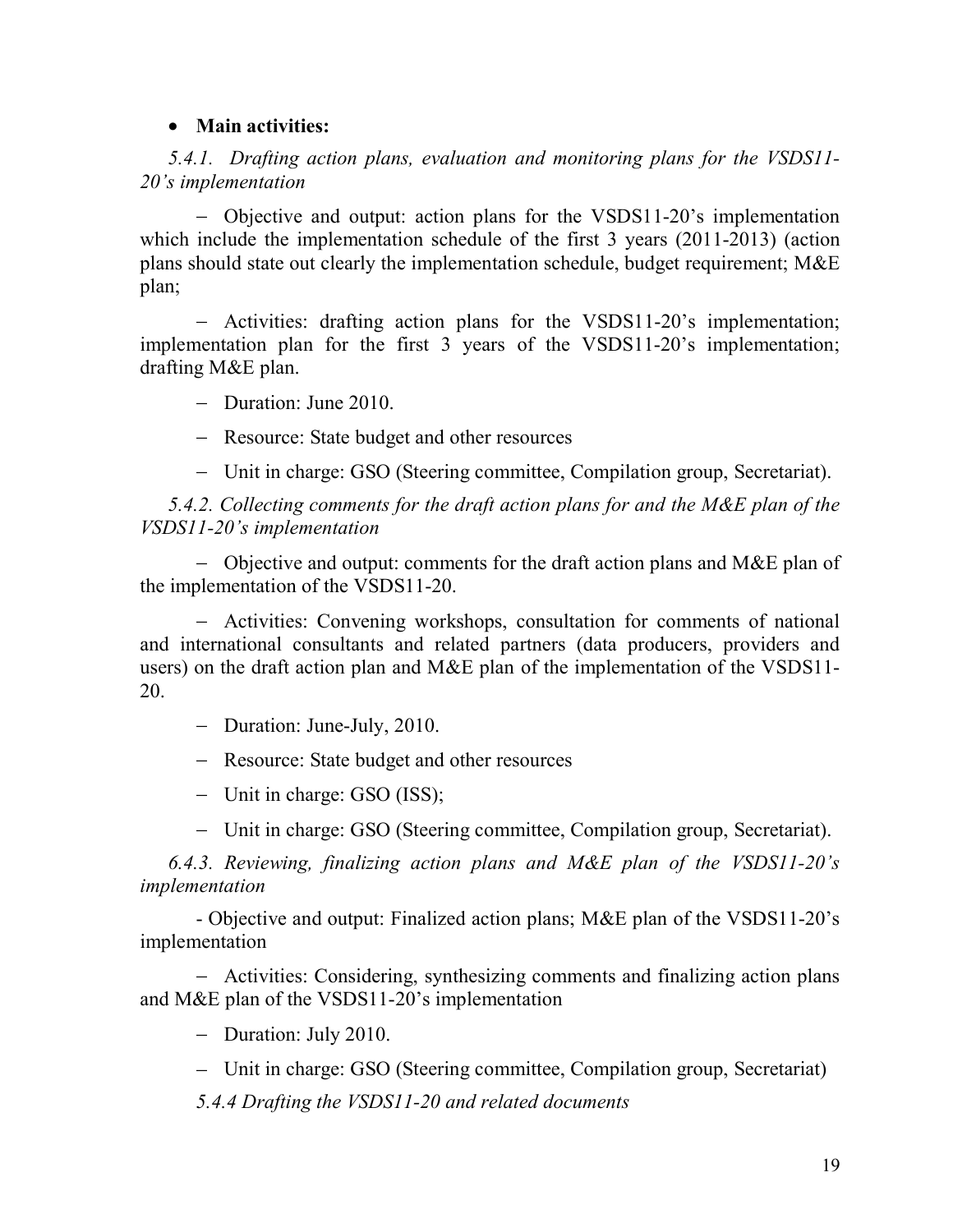- Objective and output: draft VSDS11-20 and related documents.

- Activities: Upon the approved outline and outputs of the above activities, drafting the VSDS11-20 and related documents.

- Duration: July 2010.

- Unit in charge: GSO (Steering committee, Compilation group, Secretariat)

*5.4.5. Collecting comments on the draft VSDS11-20 and related documents* 

- Objective and output: comments on the draft VSDS11-20 and related documents

- Activities: Convening workshops, consultation for comments of national and international consultants and related partners (data producers, providers and users) on the draft VSDS11-20 and related documents.

- Duration: August 2010.

Unit in charge: GSO (Steering committee, Compilation group, Secretariat)

*5.4.6. Reviewing, revising the VSDS11-20 and related documents* 

- Objective and output: draft (finalized) VSDS11-20 sent to related agencies for their comments before submitting it to the Prime Minister.

- Activities: Reviewing, revising and finalizing the VSDS11-20 and related documents. Collecting comments of functional agencies (Ministry of Justice) by procedure of promulgating/issuing document.

- - Duration: August 2010.

- Unit in charge: GSO (Steering committee, Compilation group, Secretariat)

*5.4.7.* Convening donor meeting on the implementation of the VSDS11-20 with international organizations and governments of some countries

 Objective and output: commitments of technical assessment and finance from international organizations

 Activities: Introducing, disseminating the VSDS11-20; convening meetings with international organizations and governments of some countries to call for technical assistance and finance.

– Duration: August – September 2010.

 Unit in charge: TCTK GSO (Steering committee, Compilation group, Secretariat)

*5.4.8. Reviewing all documents of the VSDS11-20, report to the Minister of Planning and Investment to submit to the Prime Minister for approval* 

 Objective and output: Finalized VSDS11-20 and related documents, report to the Minister of Planning and Investment for the consideration.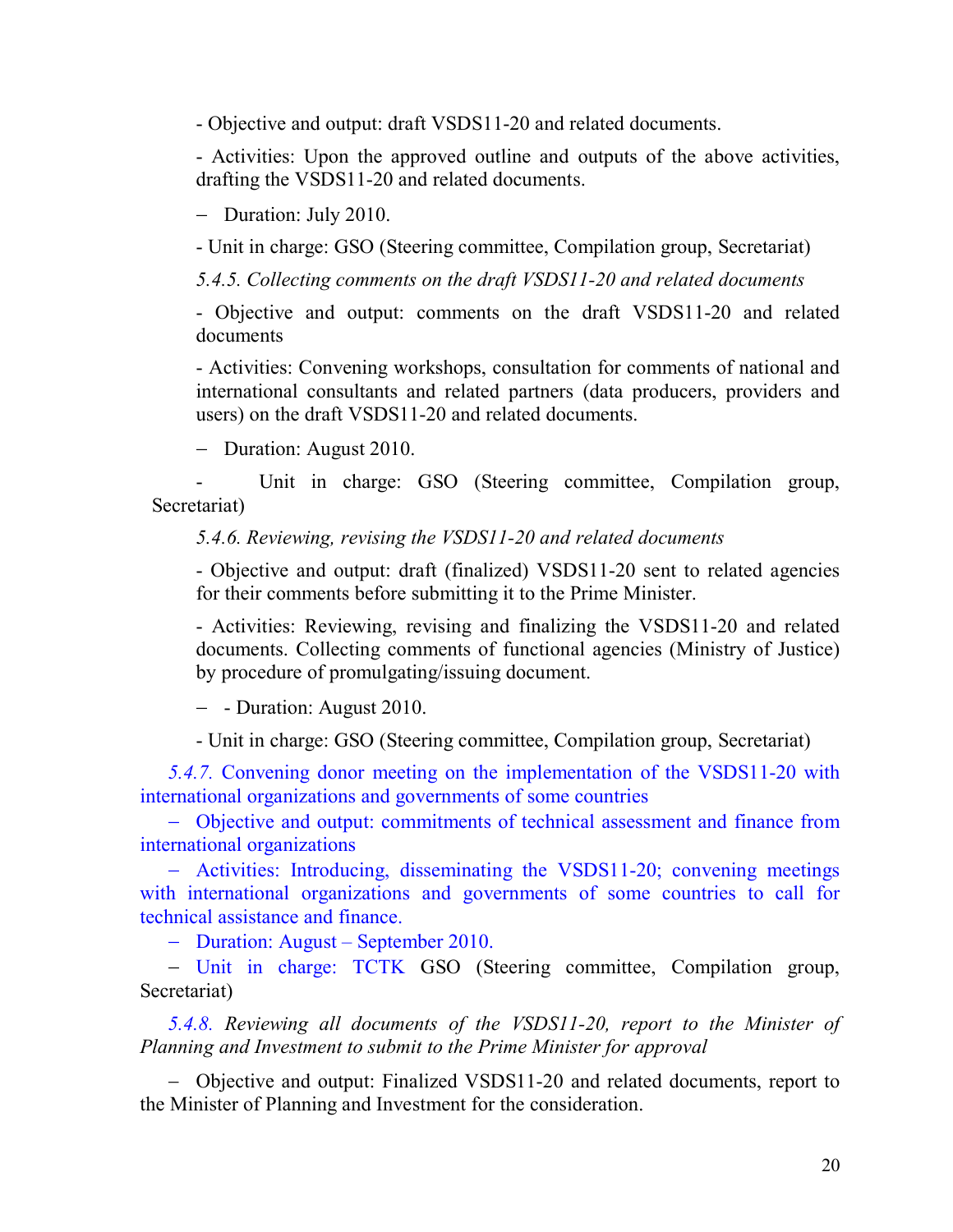Activities: Reviewing, finalizing the VSDS11-20 and related documents (Proposal letter to the Prime Minister, draft decision on the VSDS11-20's approval, etc); reporting to the Minister of Planning and Investment to submit to the Prime Minister for approval.

 $-$  Duration: 09/2010.

 Unit in charge: TCTK GSO (Steering committee, Compilation group, Secretariat).

*5.4.9. Submit the VSDS11-20 to the Prime Minister for approval* 

*Unit in charge: Ministry of Planning and Investment (GSO).* 

*Duration: Late September 2010* 

# **Finishing activities of the VSDS11-20 development**

## **6. Budget for the VSDS11-20's implementation**

Budget for the planning, drafting and implementing VSDS11-20 is allocated from the State budget and from Support Projects of international organizations and some countries.

## **7. Implementation roadmap**

In the first quarter of 2010, the GSO gives out the VSDS11-20 development plan and develops documentation of this Strategy in the second and the third quarter of 2010 in order to submit to the Prime Minister at the end of 2010. Since 2011, the VSDS11-20 and vision to 2025 will be implemented.

## **8. Annex**

- Annex 1: The VSDS11-20 Development Plan Framework.
- Annex 2: List of relevant documents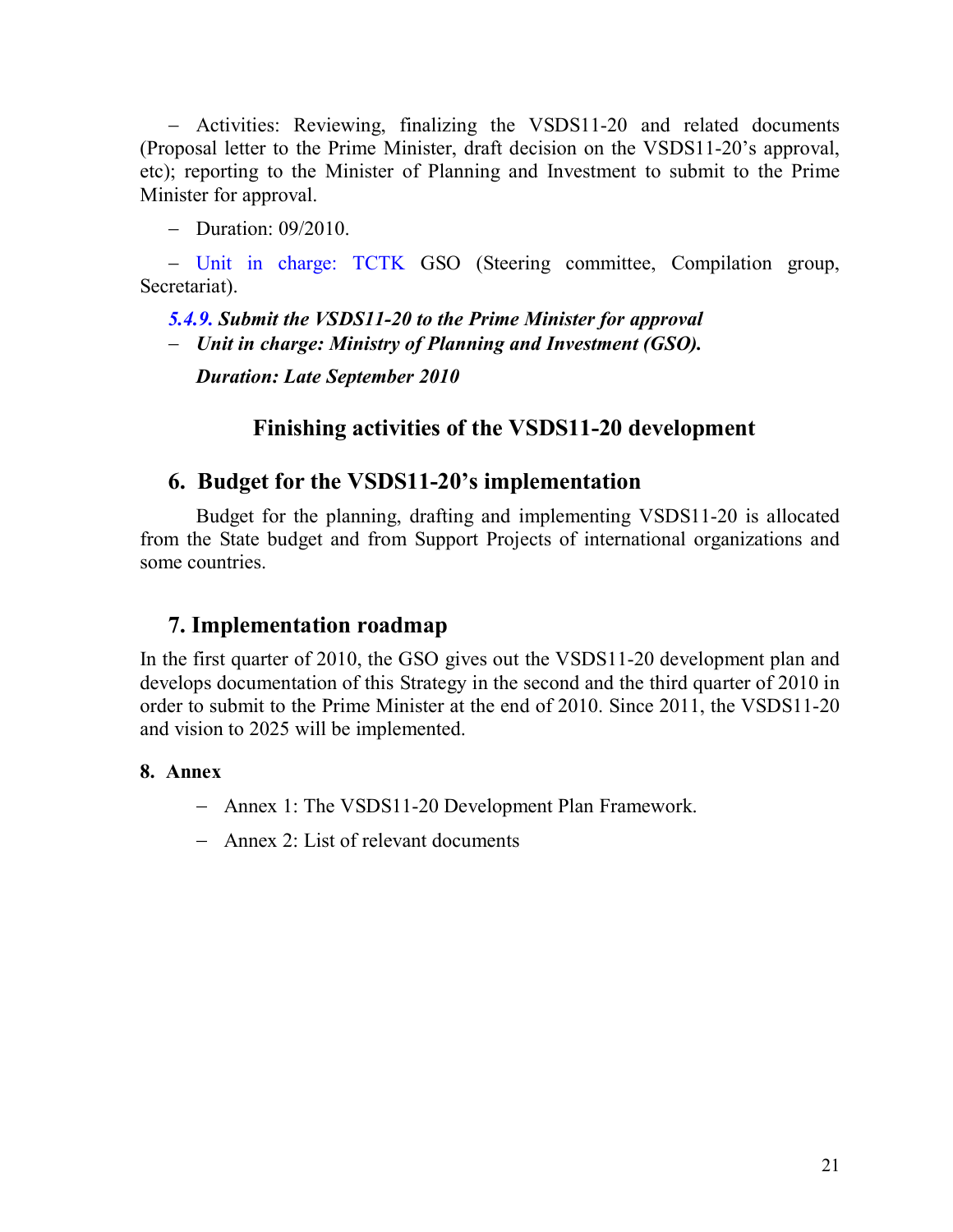#### **9.1. Annex 1: The VSDS11-20's Design Plan Framework**

*Objective*: A comprehensive, inclusive and coherent *strategy* for statistical development of Vietnam statistical system in 2011-2020 and vision to 2025, meets quality standards and provides the basis for the sustainable development of statistics, is endorsed by stakeholders and adopted by Government.

| <b>Key activities</b>                                                                          | <b>Objective and output</b>                                                                                              | <b>Description of</b><br>inputs and<br>specific<br>activities                                                                                                                 | Unit in charge           | Cooperating<br>unit | <b>Duration</b>                    | Input                    | <b>Resource</b>                 |
|------------------------------------------------------------------------------------------------|--------------------------------------------------------------------------------------------------------------------------|-------------------------------------------------------------------------------------------------------------------------------------------------------------------------------|--------------------------|---------------------|------------------------------------|--------------------------|---------------------------------|
| process                                                                                        | Phase 1: Start up VSDS11-20 development                                                                                  |                                                                                                                                                                               |                          |                     | Oct 2009<br>$-$ Feb<br>2010        |                          |                                 |
| 1.1.<br>Establishment<br>of the Steering<br>Committee,<br>Compilation<br>Group,<br>Secretariat | Established steering<br>Committee, Compilation<br>Group, Secretariat which are<br>capable to carry out assigned<br>tasks | Consultation,<br>developing<br>criteria for<br>selection,<br>issuing<br>documents of<br>establishment.<br><b>UNDP</b> hires<br>national<br>consultants to<br>support          | GSO (ISS)                | Line ministries     | <b>Oct 2009</b><br>$-$ Jan<br>2010 | Consultants              | Government and<br>other sources |
| 1.2. Drafting<br>outline of the<br><i>VSDS11-20</i><br>development<br>plan                     | Draft outline of the VSDS11-<br>20 development plan as<br>required<br>Draft VSDS11-20 development                        | Consulting<br>with related<br>partners,<br>studying<br>national and<br>international<br>documents,<br>meeting and<br>discussing<br>with the<br>Project<br>Management<br>Board | <b>ISS</b><br><b>ISS</b> | Related units       | 10/09<br>Nov 2009                  | Consultants<br>Workshops | Government<br><b>UNDP</b>       |
| 1.3. drafting                                                                                  |                                                                                                                          | studying                                                                                                                                                                      |                          | Related units       |                                    | Consultants              | Government                      |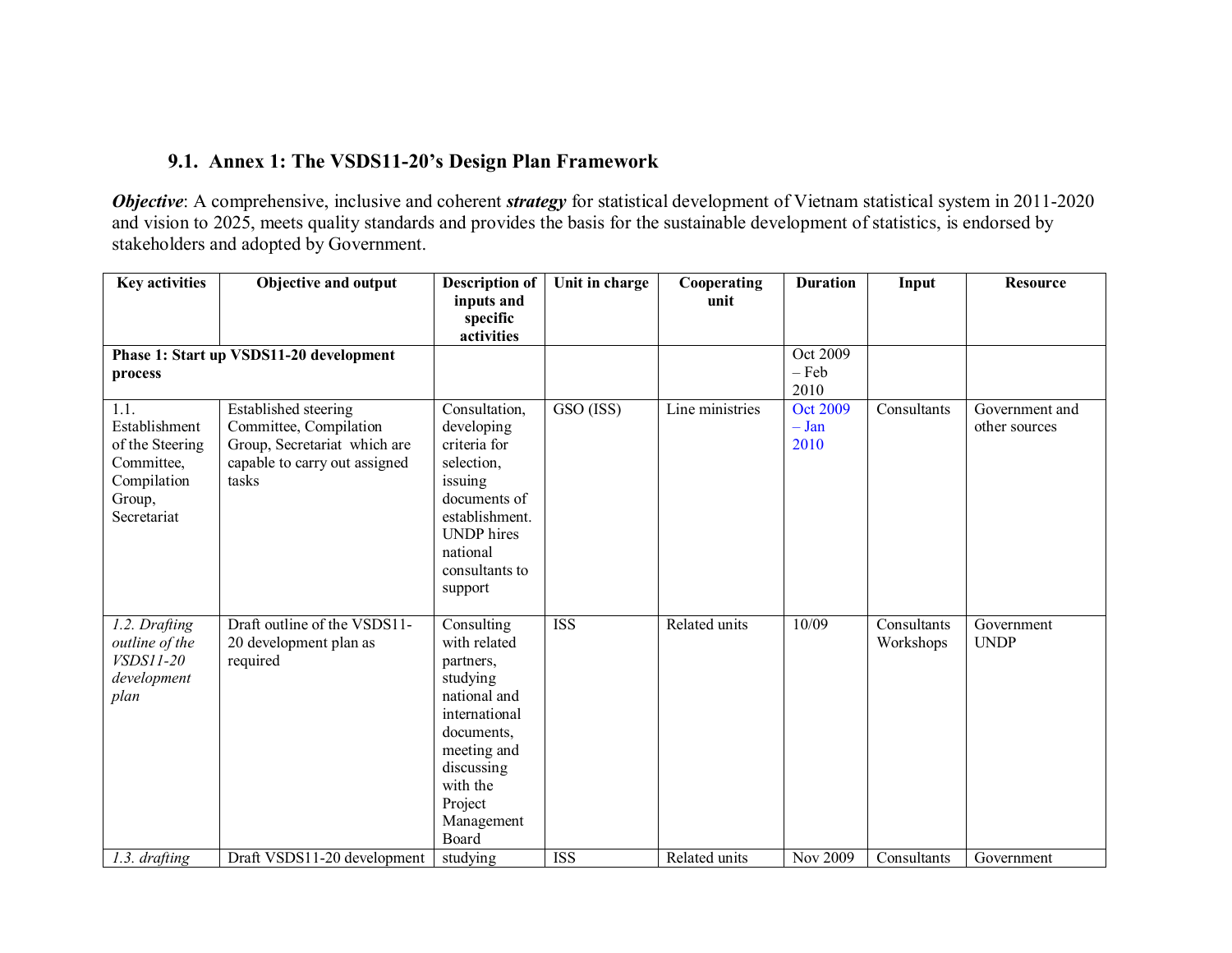| <b>Key activities</b> | <b>Objective and output</b>     | <b>Description of</b>    | Unit in charge          | Cooperating     | <b>Duration</b> | Input       | <b>Resource</b> |
|-----------------------|---------------------------------|--------------------------|-------------------------|-----------------|-----------------|-------------|-----------------|
|                       |                                 | inputs and               |                         | unit            |                 |             |                 |
|                       |                                 | specific<br>activities   |                         |                 |                 |             |                 |
| the $VSDS11-20$       | plan as required                | national and             |                         |                 |                 |             | <b>UNDP</b>     |
| development           |                                 | international            |                         |                 |                 |             |                 |
| plan                  |                                 | documents;               |                         |                 |                 |             |                 |
|                       |                                 | consulting;              |                         |                 |                 |             |                 |
|                       |                                 | writing draft            |                         |                 |                 |             |                 |
|                       |                                 | development              |                         |                 |                 |             |                 |
|                       |                                 | plan                     |                         |                 |                 |             |                 |
| 1.4. Collecting       | Obtaining comments of related   | Consulting,              | <b>ISS</b>              | Related units   | Dec2009         | Consultants | Government      |
| comments,             | partners; the plan is approved  | convening                |                         |                 | $- Jan$         | Workshops   | <b>UNDP</b>     |
| finalizing and        | by the Minister of Planning and | workshop to<br>collect   |                         |                 | 2010            |             |                 |
| approving the<br>plan | Investment                      | comments of              |                         |                 |                 |             |                 |
|                       |                                 | national and             |                         |                 |                 |             |                 |
|                       |                                 | international            |                         |                 |                 |             |                 |
|                       |                                 | consultants              |                         |                 |                 |             |                 |
|                       |                                 | and donors               |                         |                 |                 |             |                 |
|                       |                                 |                          |                         |                 |                 |             |                 |
| 1.5. Mobilizing       | Adequate national and           | Calling for              | $(GSO)$ ISS             | Related units   | Dec2009         | Workshops   | Government      |
| resources for         | international resources for the | assistance;              |                         |                 | $-$ Jan         |             |                 |
| the VSDS11-20         | VSDS11-20 development with      | workshops<br>with donors |                         |                 | 2010            |             |                 |
| development           | high quality                    |                          |                         |                 |                 |             |                 |
| 1.6. Drafting         | The draft outline of the        | Drafting                 | $\overline{GSO}$        | Line ministries | <b>Jan 2010</b> | Consultants | Government      |
| outline of the        | <i>VSDS11-20</i>                | outline of the           | (Secretariat)           | and related     |                 |             | <b>UNDP</b>     |
| VSDS11-20             |                                 | VSDS11-20                |                         | organizations   |                 |             |                 |
| 1.7. Collecting       | Finalized outline of the        | Workshops,               | $\overline{\text{GSO}}$ | Line ministries | Feb 2010        | Consultants |                 |
| comments.             | VSDS11-20, report to the        | consultations;           | (Secretariat)           | and related     |                 | Workshops   |                 |
| finalizing and        | GSO's leaders to submit to the  | compiling                |                         | organizations   |                 |             |                 |
| approving the         | Minister of PI for approval     | comments for             |                         |                 |                 |             |                 |
| outline of the        |                                 | finalizing the           |                         |                 |                 |             |                 |
| <i>VSDS11-20</i>      |                                 | outline to               |                         |                 |                 |             |                 |
|                       |                                 | submit to the            |                         |                 |                 |             |                 |
|                       |                                 | GSO's                    |                         |                 |                 |             |                 |
|                       |                                 | leaders/MPI              |                         |                 |                 |             |                 |
|                       |                                 |                          |                         |                 |                 |             |                 |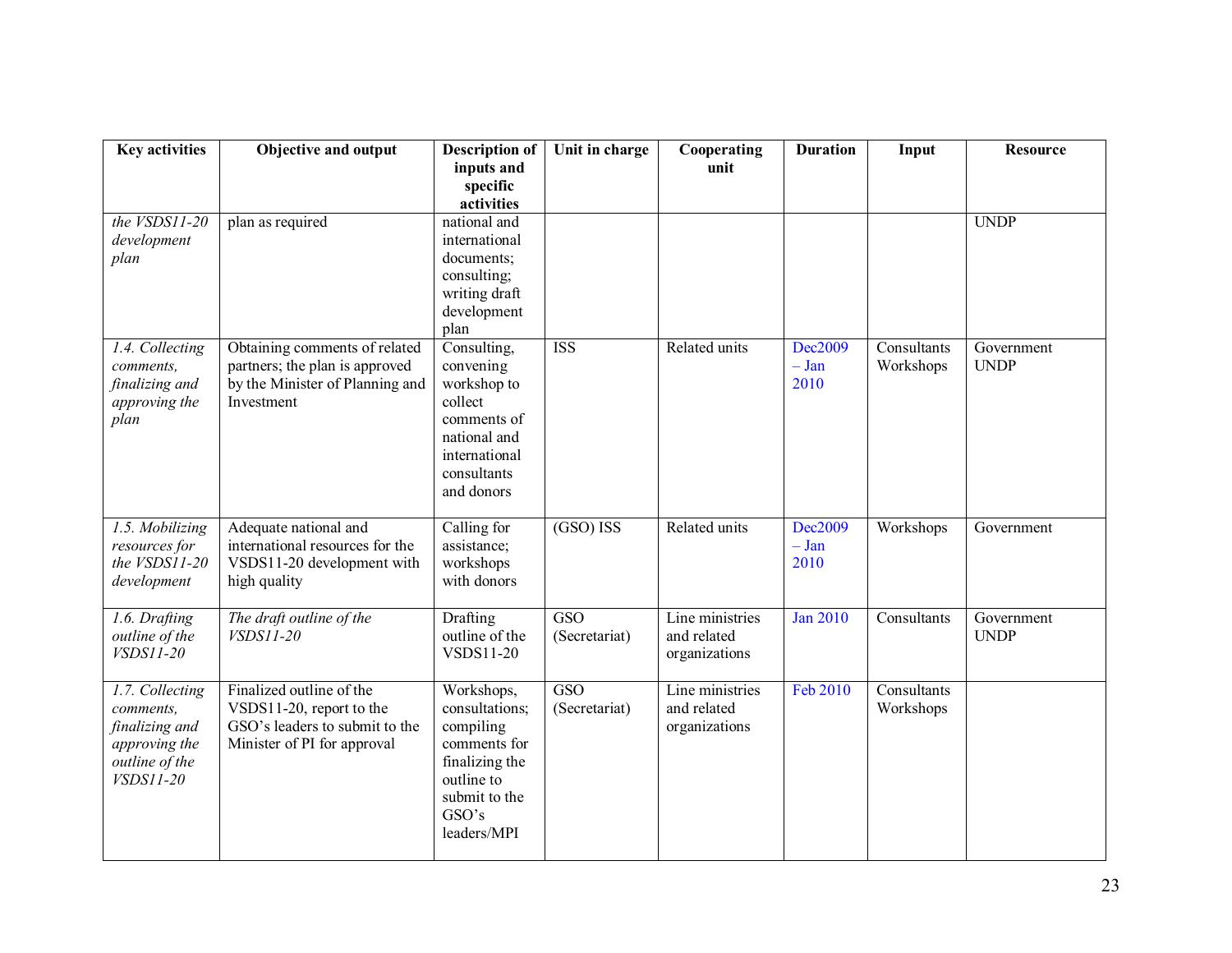| <b>Key activities</b>                                                                                                                                                                                 | <b>Objective and output</b>                                                                                                                                                                           | <b>Description of</b><br>inputs and<br>specific<br>activities                                                                                           | Unit in charge                                                                                                          | Cooperating<br>unit                             | <b>Duration</b> | Input                                                                                           | <b>Resource</b> |
|-------------------------------------------------------------------------------------------------------------------------------------------------------------------------------------------------------|-------------------------------------------------------------------------------------------------------------------------------------------------------------------------------------------------------|---------------------------------------------------------------------------------------------------------------------------------------------------------|-------------------------------------------------------------------------------------------------------------------------|-------------------------------------------------|-----------------|-------------------------------------------------------------------------------------------------|-----------------|
|                                                                                                                                                                                                       | <b>Phase 2: Assessment of the Vietnam Statistics</b>                                                                                                                                                  |                                                                                                                                                         |                                                                                                                         |                                                 | Feb-            |                                                                                                 |                 |
| <b>System</b>                                                                                                                                                                                         |                                                                                                                                                                                                       |                                                                                                                                                         |                                                                                                                         |                                                 | Mar2010         |                                                                                                 |                 |
| 2.1.<br>Preparation of<br>assessments<br><i>(identifying</i><br>assessment<br>topics,<br>selecting<br>consultants,<br>establishing<br>assessment<br>teams,<br>developing<br>assessment<br>mechanisms) | a list of assessment topics.<br>A group of national and<br>international consultants with<br>experience in assessment and<br>assessment teams by each<br>topic.<br>Developed assessment<br>mechanism. | Consulting,<br>workshop,<br>selecting<br>topics and<br>areas;<br>international<br>and national<br>consultants<br>will provide<br>assistance/advi<br>ce. | GSO (Steering<br>Committee,<br>Advising<br>Group,<br>Secretariat)                                                       | Line ministries<br>and related<br>organizations | Feb 2010        | Consultants<br>Workshops                                                                        |                 |
| 2.2. Carrying<br>out assessments<br>on selected<br>topics: 9 topics<br>are to be<br>selected (see **<br>at the bottom of<br>this table)                                                               | In-depth reports which<br>honestly, objectively describe<br>current status of each area.<br>Assessment framework,<br>criteria, contents, methods and<br>tools, procedures and data for<br>assessments | Developing<br>assessment<br>framework,<br>collecting data<br>for assessment<br>in each topic                                                            | GSO (Steering<br>Committee,<br>Advising<br>Group,<br>Secretariat, in-<br>depth<br>assessment<br>team for each<br>topic) | Line ministries<br>and related<br>organizations | Feb-Mar<br>2010 | onsultants<br>orkshops<br>ravel to<br>some<br>provinces<br>and visit<br>some line<br>ministries |                 |
| 2.3. Drafting<br>assessment<br>reports and<br>collecting<br>comments on<br>these reports                                                                                                              | Draft assessment reports and<br>comments of related partners<br>on these reports                                                                                                                      |                                                                                                                                                         | GSO (Steering<br>Committee,<br>Advising<br>Group,<br>Secretariat, in-<br>depth<br>assessment                            | Line ministries<br>and related<br>organizations | Feb-Mar<br>2010 | Consultants                                                                                     |                 |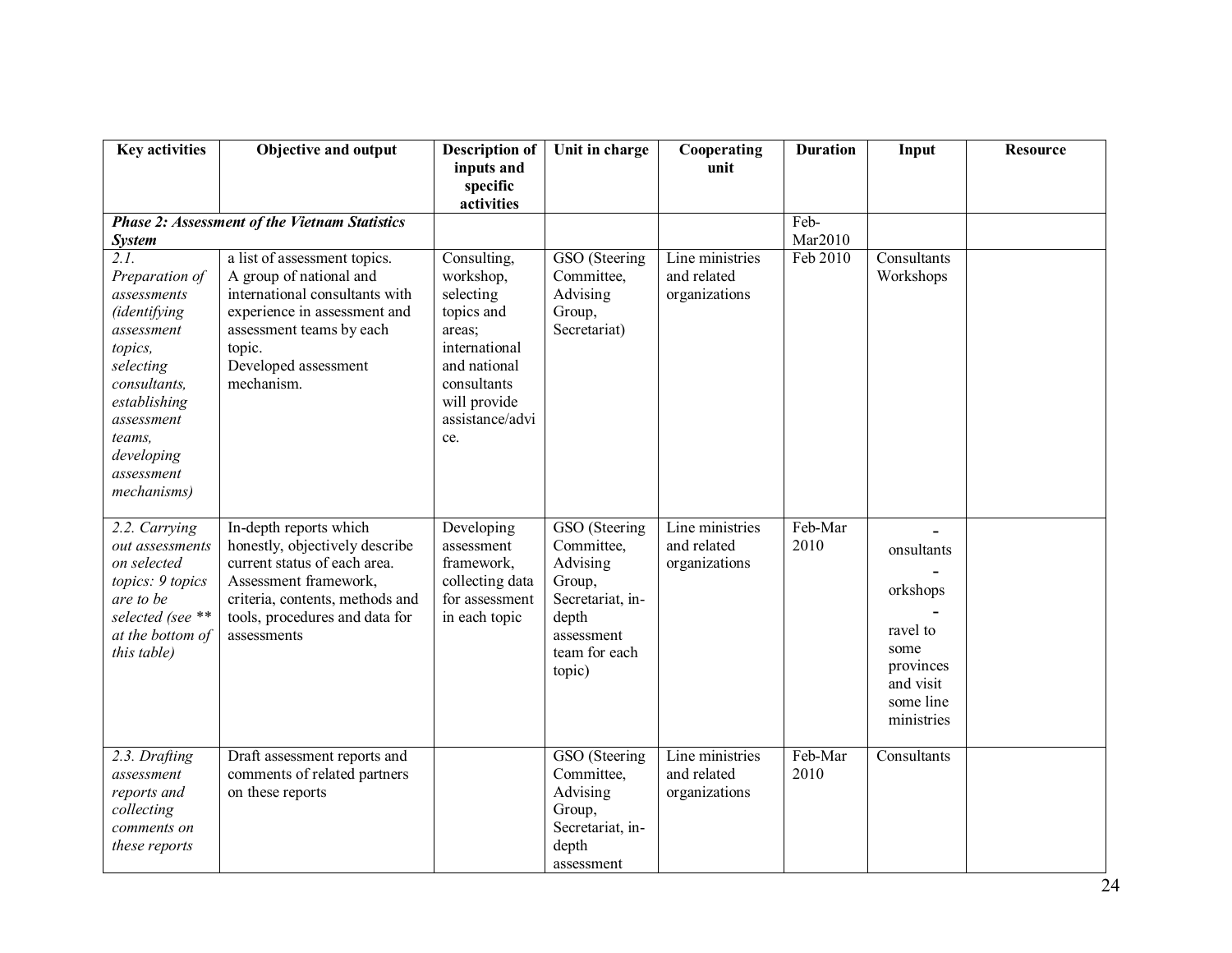| <b>Key activities</b>                                                                                  | Objective and output                                                                                                 |                                                                                                                                                                               | <b>Description of</b><br>inputs and<br>specific<br>activities                                                                    | Unit in charge                                                                                                                    | Cooperating<br>unit                             | <b>Duration</b> | Input                                                                    | <b>Resource</b> |
|--------------------------------------------------------------------------------------------------------|----------------------------------------------------------------------------------------------------------------------|-------------------------------------------------------------------------------------------------------------------------------------------------------------------------------|----------------------------------------------------------------------------------------------------------------------------------|-----------------------------------------------------------------------------------------------------------------------------------|-------------------------------------------------|-----------------|--------------------------------------------------------------------------|-----------------|
|                                                                                                        |                                                                                                                      |                                                                                                                                                                               |                                                                                                                                  | team for each                                                                                                                     |                                                 |                 |                                                                          |                 |
|                                                                                                        |                                                                                                                      |                                                                                                                                                                               |                                                                                                                                  | topic)                                                                                                                            |                                                 |                 |                                                                          |                 |
| 2.4 Collecting<br>comments on<br>assessment<br>reports by each<br>topic                                | Comments of related<br>partners/stakeholders                                                                         |                                                                                                                                                                               | Workshops,<br>consultations                                                                                                      | GSO (Steering<br>Committee,<br>Advising<br>Group,<br>Secretariat, in-<br>depth<br>assessment                                      |                                                 | Feb-Mar<br>2010 | <b>Consultants</b><br>Workshops                                          |                 |
|                                                                                                        |                                                                                                                      |                                                                                                                                                                               |                                                                                                                                  | team for each                                                                                                                     |                                                 |                 |                                                                          |                 |
| 2.5Finalizing<br>and approving<br>assessment<br>reports by each<br>topic<br>products                   | Assessment reports approved<br>by leaders of the GSO<br>Phase 3: Identifying vision and selecting prioritized output |                                                                                                                                                                               | Considering<br>comments<br>collected from<br>workshops,<br>consultations;<br>revising and<br>finalizing<br>assessment<br>reports | topic)<br>GSO (Steering<br>Committee,<br>Advising<br>Group,<br>Secretariat, in-<br>depth<br>assessment<br>team for each<br>topic) |                                                 | <b>Mar 2010</b> |                                                                          |                 |
| 3.1. Identifying<br>vision for the<br>development of<br>Vietnam<br>Statistics to<br>2025               | Identified vision<br>to 2025 that<br>Vietnam desires<br>to achieve                                                   | Convening workshop,<br>consulting related partners<br>for comments (data<br>producers and providers,<br>data users, etc); making<br>reports on vision<br>development to 2025. |                                                                                                                                  | GSO (Steering<br>Committee,<br>Advising<br>Group,<br>Secretariat)                                                                 | Line ministries<br>and related<br>organizations | 4/2010          | Consultant<br>Workshop                                                   |                 |
| 3.2. Selecting<br>prioritized<br>output products<br>of the VSDS11-<br>20 and draft<br><b>VSDS11-20</b> | A list of<br>prioritized<br>output products<br>by each year,<br>each period of<br>the VSDS11-20                      | convening workshop,<br>consulting related partners;<br>making priorities of output<br>products of each year, each<br>period of VSS development;                               |                                                                                                                                  | GSO (Steering<br>Committee,<br>Advising<br>Group,<br>Secretariat)                                                                 | Line ministries<br>and related<br>organizations | April<br>2010   | Consultant<br>Workshop<br>Mission to<br>provinces,<br>line<br>ministries |                 |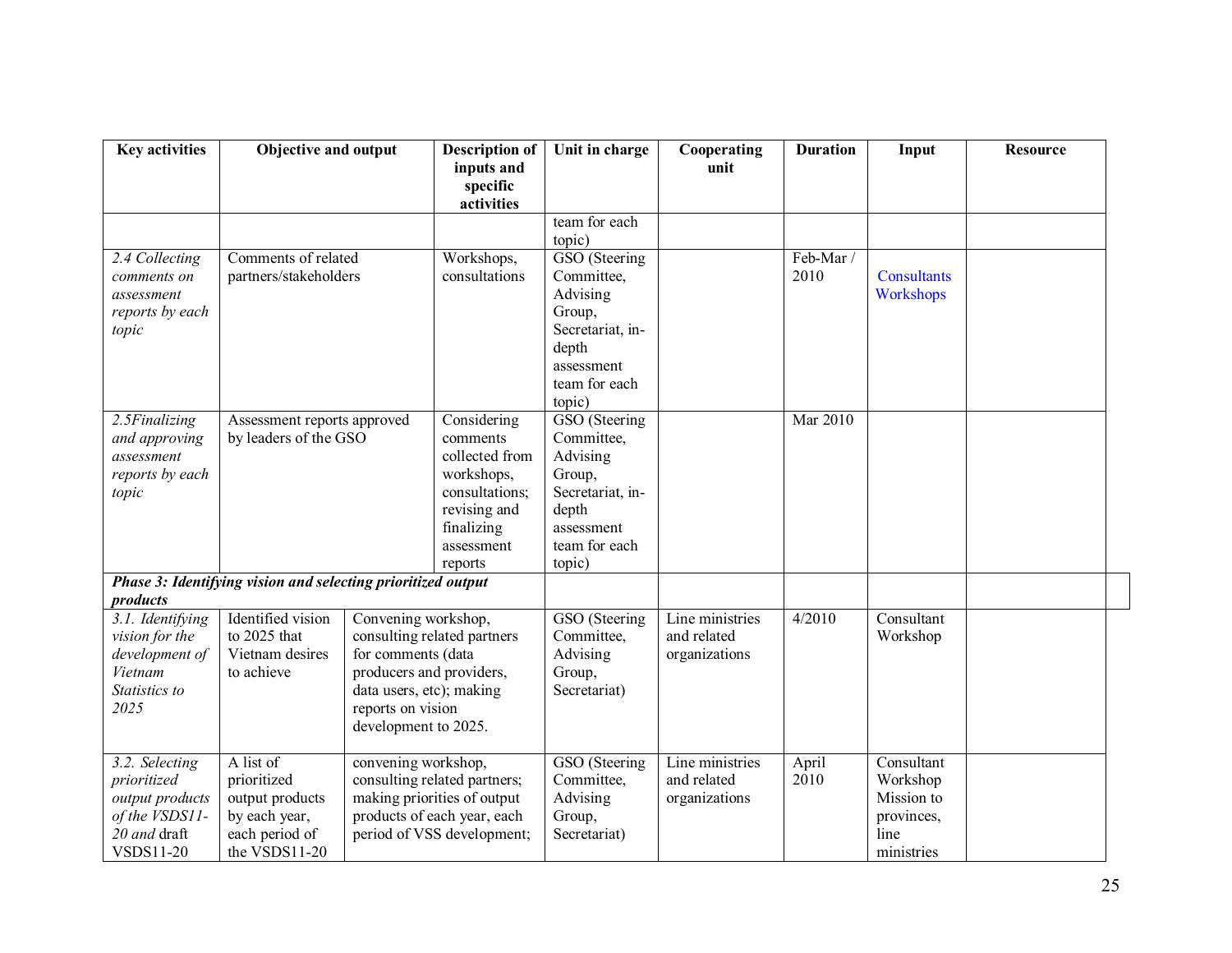| <b>Key activities</b>                                                                      | <b>Objective and output</b>                                                                                |                                                                                                                           | <b>Description of</b><br>inputs and<br>specific<br>activities | Unit in charge                                                    | Cooperating<br>unit                             | <b>Duration</b> | Input                  | <b>Resource</b> |
|--------------------------------------------------------------------------------------------|------------------------------------------------------------------------------------------------------------|---------------------------------------------------------------------------------------------------------------------------|---------------------------------------------------------------|-------------------------------------------------------------------|-------------------------------------------------|-----------------|------------------------|-----------------|
| 3.3. Collecting<br>comments on<br>the vision and<br>prioritized<br>products                | Comments of the<br>vision and<br>prioritized<br>products                                                   | Workshops, consultations                                                                                                  |                                                               | GSO (Steering<br>Committee,<br>Advising<br>Group,<br>Secretariat) | Line ministries<br>and related<br>organizations | <b>May 2010</b> | Consultants            |                 |
| 3.4. Reviewing,<br>revising and<br>finalizing the<br>vision and<br>prioritized<br>products | Finalized vision<br>and prioritized<br>products                                                            | Considering comments,<br>revising the vision and<br>prioritized products                                                  |                                                               | GSO (Steering<br>Committee,<br>Advising<br>Group,<br>Secretariat) | Line ministries<br>and related<br>organizations | <b>May 2010</b> | Consultants            |                 |
| Phase 4: Developing action plans,<br>M&E plan, drafting the VSDS11-                        |                                                                                                            |                                                                                                                           |                                                               |                                                                   |                                                 |                 |                        |                 |
| 20 and related documents                                                                   |                                                                                                            |                                                                                                                           |                                                               |                                                                   |                                                 |                 |                        |                 |
| 4.1. Drafting<br>action plans<br>and M&E plan                                              | Action plans and<br>M&E plan for<br>the VSDS11-<br>20's<br>implementation                                  | Drafting action plans and<br>M&E plan                                                                                     |                                                               | GSO (Steering<br>Committee,<br>Advising<br>Group,<br>Secretariat) | Line ministries<br>and related<br>organizations | <b>Jun 2010</b> | Consultant             |                 |
| 4.2. Collecting<br>comments for<br>the draft action<br>plans and<br>M&E plan               | Comments on<br>the draft action<br>plans and M&E<br>plan for the<br>implementation<br>of the VSDS11-<br>20 | Convening workshops,<br>consultation for comments of<br>national and international<br>consultants and related<br>partners |                                                               | GSO (Steering<br>Committee,<br>Advising<br>Group,<br>Secretariat) | Line ministries<br>and related<br>organizations | Jun-<br>Jul2010 | Consultant<br>Workshop |                 |
| 4.3. Reviewing,<br>finalizing<br>action plans<br>and M&E plan                              | Finalized action<br>plans and M&E<br>plan                                                                  | Studying and compiling<br>comments for finalizing the<br>action plans and M&E plan                                        |                                                               | GSO (Steering<br>Committee,<br>Advising<br>Group,<br>Secretariat) | Line ministries<br>and related<br>organizations | <b>Jul 2010</b> | Consultant             |                 |
| 4.4. Drafting<br>the VSDS11-20                                                             | The draft<br>VSDS11-20 and                                                                                 | results of assessment                                                                                                     | Upon the approved outline,                                    | GSO (Steering<br>Committee,                                       | Line ministries<br>and related                  | Aug 2010        | Consultants            |                 |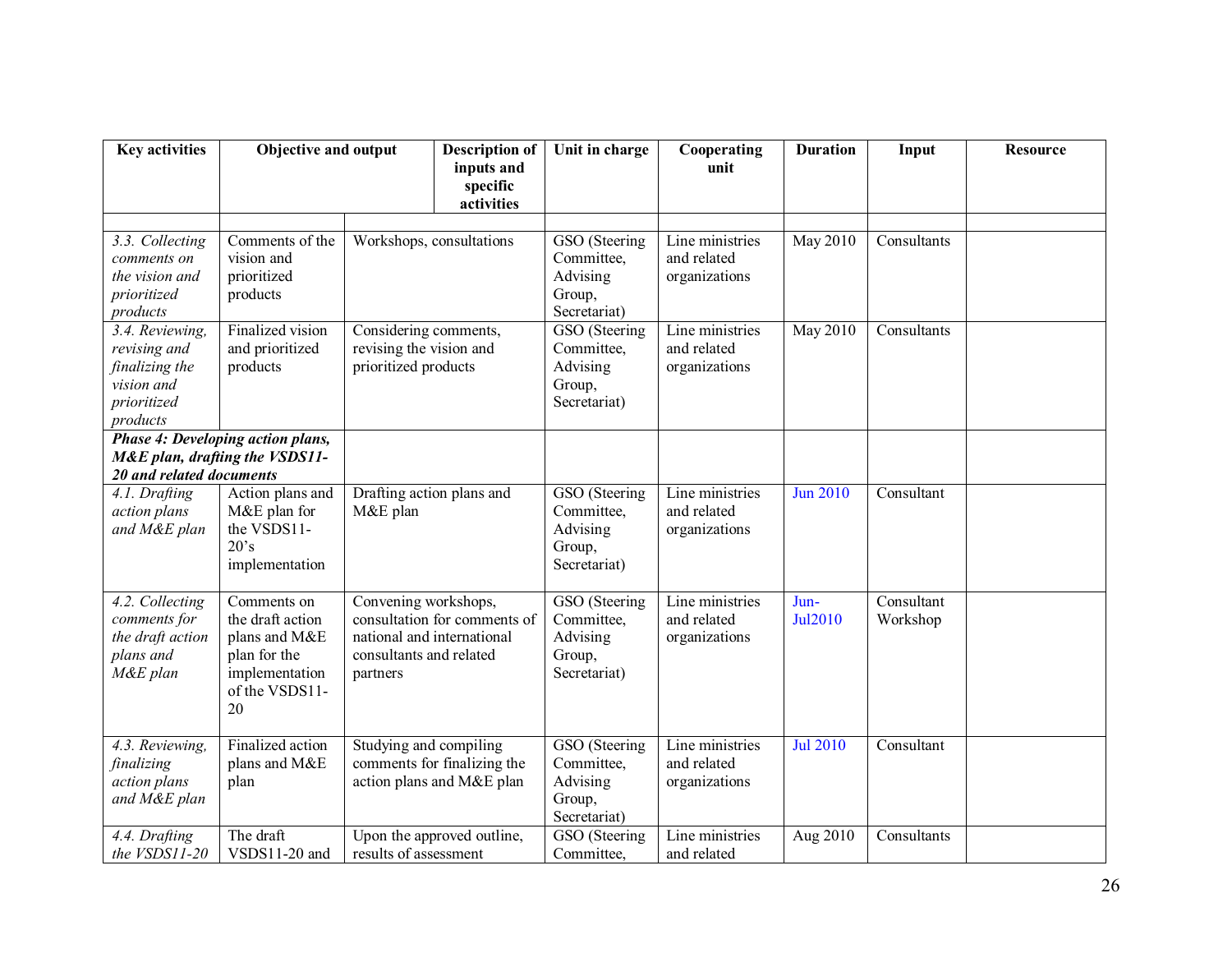| <b>Key activities</b>                                                                                                                                                 | <b>Objective and output</b>                                                                                        |                                                                                                                                                                    | <b>Description of</b><br>inputs and<br>specific         | Unit in charge                                                    | Cooperating<br>unit                             | <b>Duration</b>     | Input                    | <b>Resource</b> |
|-----------------------------------------------------------------------------------------------------------------------------------------------------------------------|--------------------------------------------------------------------------------------------------------------------|--------------------------------------------------------------------------------------------------------------------------------------------------------------------|---------------------------------------------------------|-------------------------------------------------------------------|-------------------------------------------------|---------------------|--------------------------|-----------------|
| and related<br>documents                                                                                                                                              | related<br>documents                                                                                               | activities<br>activities, identified vision,<br>drafting the VSDS11-20                                                                                             |                                                         | Advising<br>Group,<br>Secretariat)                                | organizations                                   |                     |                          |                 |
| 4.5. Collecting<br>comments on<br>the draft<br><i>VSDS11-20</i><br>and related<br>documents                                                                           | Comments on<br>the draft<br>VSDS11-20 and<br>related<br>documents                                                  | Convening workshop,<br>consulting with national and<br>international consultants and<br>related partners                                                           |                                                         | GSO (Steering<br>Committee,<br>Advising<br>Group,<br>Secretariat) | Line ministries<br>and related<br>organizations | Aug 2010            | Consultants<br>Workshops |                 |
| 4.6. Reviewing,<br>revising and<br>finalizing the<br><i>VSDS11-20</i><br>and related<br>documents                                                                     | Finalized<br>VSDS11-20 and<br>related<br>documents;<br>collecting<br>comments of<br>concerned/relate<br>d agencies | Considering comments,<br>revising and finalizing the<br>VSDS11-20 and related<br>documents;<br>Collecting comments of<br>related agencies (Ministry of<br>Justice) |                                                         | GSO (Steering<br>Committee,<br>Advising<br>Group,<br>Secretariat) | Line ministries<br>and related<br>organizations | Aug 2010            | Consultants              |                 |
| 4.7. Convening<br>workshops with<br>international<br>organizations<br>and<br>government of<br>some countries<br>to call for<br>technical<br>assistance and<br>finance | Commitments of<br>international<br>organizations<br>and some<br>countries                                          | workshops                                                                                                                                                          | Introducing, disseminating<br>VSDS11-20 and convening   | GSO (Steering<br>Committee,<br>Advising<br>Group,<br>Secretariat) | Line ministries<br>and related<br>organizations | $Aug - Sep$<br>2010 | Consultant<br>Workshop   |                 |
| 4.8. Reviewing<br>the VSDS11-20<br>and related<br>documents,<br>report to the<br>Minister of PI<br>to submit to the                                                   | Completed<br>VSDS11-20 and<br>attached<br>documents to<br>submit to the<br>Minister of PI                          | and attached documents;<br>PI                                                                                                                                      | Reviewing the VSDS11-20<br>Reporting to the Minister of | GSO (Steering<br>Committee,<br>Advising<br>Group,<br>Secretariat) | Line ministries<br>and related<br>organizations | Sep 2010            |                          |                 |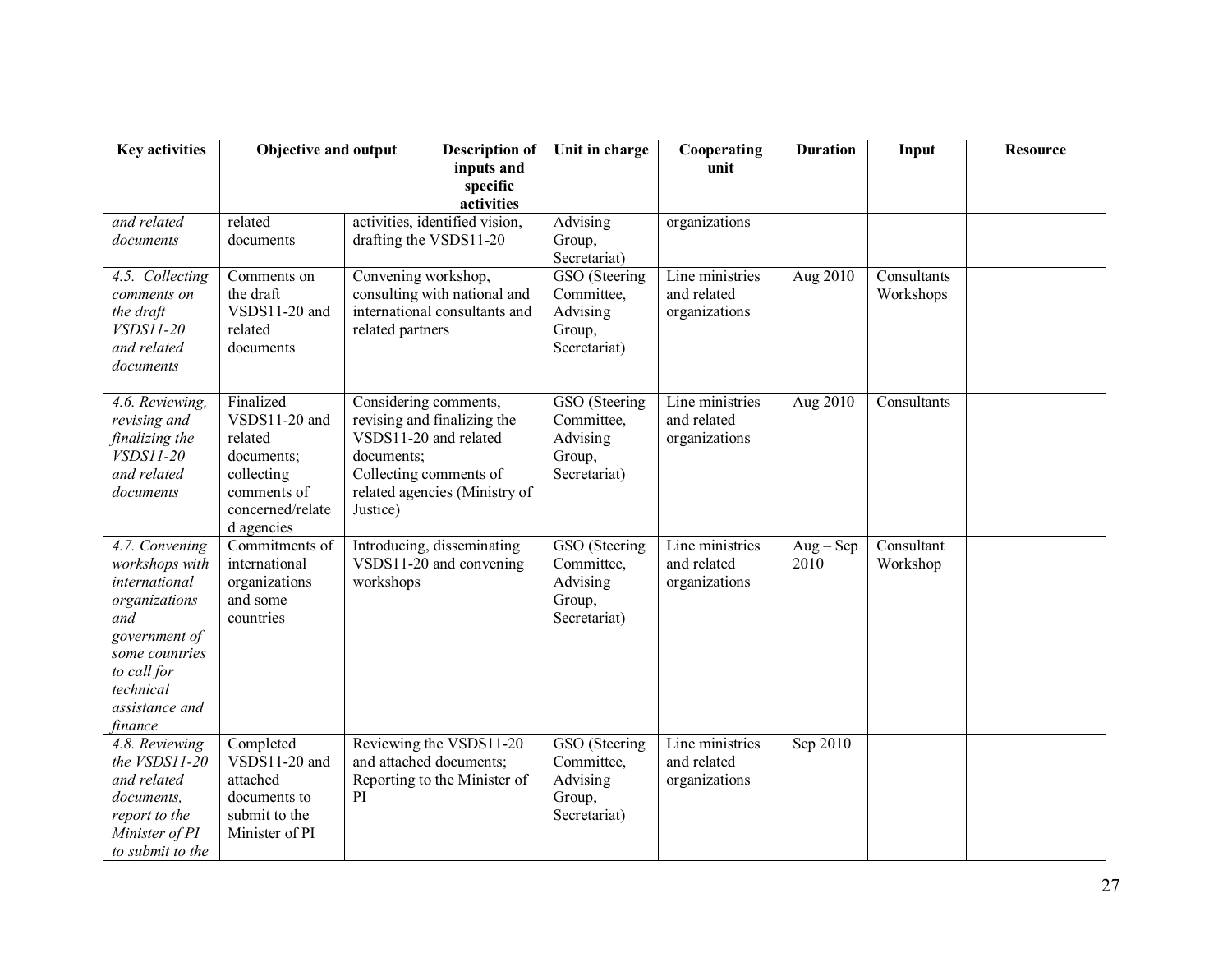| <b>Key activities</b>                                                                                                                |                                                                                                                                           | Objective and output |                             | Unit in charge | Cooperating<br>unit | <b>Duration</b> | Input | <b>Resource</b> |  |  |
|--------------------------------------------------------------------------------------------------------------------------------------|-------------------------------------------------------------------------------------------------------------------------------------------|----------------------|-----------------------------|----------------|---------------------|-----------------|-------|-----------------|--|--|
|                                                                                                                                      |                                                                                                                                           |                      | activities                  |                |                     |                 |       |                 |  |  |
| Prime Minister                                                                                                                       |                                                                                                                                           |                      |                             |                |                     |                 |       |                 |  |  |
| 4.9. Submit the                                                                                                                      | The VSDS11-20                                                                                                                             |                      | Submit the VSDS11-20 and    | MPI (GSO)      |                     | Late Sep        |       |                 |  |  |
| <i>VSDS11-20</i>                                                                                                                     | and related                                                                                                                               |                      | related documents to the PM |                |                     | 2010            |       |                 |  |  |
| and related                                                                                                                          | documents                                                                                                                                 |                      |                             |                |                     |                 |       |                 |  |  |
| documents to<br>the Prime                                                                                                            | approved by the<br><b>PM</b>                                                                                                              |                      |                             |                |                     |                 |       |                 |  |  |
| Minister for                                                                                                                         |                                                                                                                                           |                      |                             |                |                     |                 |       |                 |  |  |
| approval                                                                                                                             |                                                                                                                                           |                      |                             |                |                     |                 |       |                 |  |  |
| (*) – Resources from the Government include: provision of staff, material and technical infrastructure and equipment, working rooms, |                                                                                                                                           |                      |                             |                |                     |                 |       |                 |  |  |
| workshops, meetings, etc.                                                                                                            |                                                                                                                                           |                      |                             |                |                     |                 |       |                 |  |  |
|                                                                                                                                      | - External resources include: national and international consultants hired by Projects and partners, financial support for convening      |                      |                             |                |                     |                 |       |                 |  |  |
|                                                                                                                                      | workshops, consultation, training on skills, methodologies, technical assistance, etc.                                                    |                      |                             |                |                     |                 |       |                 |  |  |
|                                                                                                                                      | (**) Identifying content and carrying out assessment: Identifying content and carrying out assessment are for each of following areas     |                      |                             |                |                     |                 |       |                 |  |  |
|                                                                                                                                      | 2.4.1. Assessment of legal environment for statistical activities                                                                         |                      |                             |                |                     |                 |       |                 |  |  |
|                                                                                                                                      | 2.4.2. Assessment of data storage, maintenance, sharing and dissemination of statistical information, statistical products                |                      |                             |                |                     |                 |       |                 |  |  |
|                                                                                                                                      | 2.4.3. Assessment of statistical methodology, data collection system and quality of economic statistical data                             |                      |                             |                |                     |                 |       |                 |  |  |
|                                                                                                                                      | 2.4.4. Assessment of statistical methodology, data collection system and quality of population, social and environmental statistical data |                      |                             |                |                     |                 |       |                 |  |  |
|                                                                                                                                      | 2.4.5. Assessment of IT development and application                                                                                       |                      |                             |                |                     |                 |       |                 |  |  |
|                                                                                                                                      | 2.4.6 Assessment of organizational structure model and human resource development                                                         |                      |                             |                |                     |                 |       |                 |  |  |
|                                                                                                                                      | 2.4.7. Assessment of scientific research activities and application and international cooperation in statistics                           |                      |                             |                |                     |                 |       |                 |  |  |
|                                                                                                                                      | 2.4.8. Assessment of statistical analysis and forecast                                                                                    |                      |                             |                |                     |                 |       |                 |  |  |
|                                                                                                                                      | 2.4.9. Assessment of equipment, material and technical infrastructure for statistical performance                                         |                      |                             |                |                     |                 |       |                 |  |  |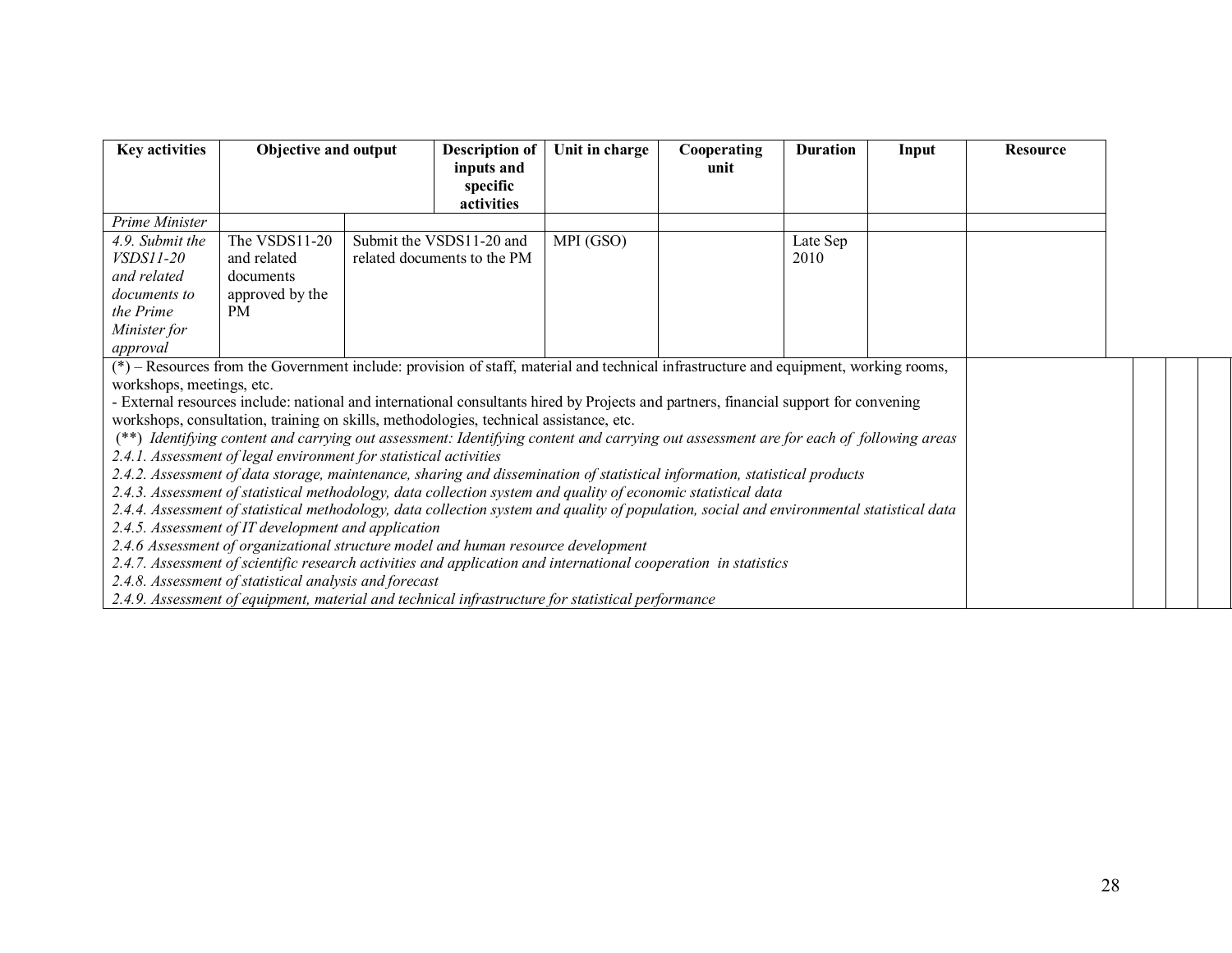#### **Annex 2: List of documents**

- Document No 548/TTg-KTTH dated April 10, 2009 of the PM requesting the MPI to develop "Project of comprehensive reform of statistical indicator systems"

- GSO: "Statistical Law and documents guiding the implementation"; Statistical Publishing House; Hanoi – 2004;

- Decree No 101/2003/NĐ-CP dated September 3, 2009 on functions, tasks, authorities and organization of the GSO;

- Decision of the PM No 141/2002/QD-TTg dated October 21, 2002 approving the Orientation of Vietnam Statistical Development to 2010;

- GSO; No 301/GSO-VP dated May 2, 2003: "Action Plan for implementing the Orientation of Vietnam Statistical Development to 2010"

- Decree No 40/2004/CP-ND dated February 13, 2004 on detailed regulation and guiding the implementation of some articles of the Statistical Law;

- Document of the  $9<sup>th</sup>$  Party's Congress;

- Decision of the PM No 305/2005/QD-Ttg on the promulgation of the National Statistical Indicator System;

- Decision No 111/2008/QĐ-TTg dated August 15, 2008 of the PM on the promulgation of integrated statistical reporting mechanism;

- Decision No 153/2002/QD-TTg of the PM on the coordination agency of Vietnam in the participation of GDDS of the IMF

- Decision of the PM No 1910/TTg-QHQT on approving list of technical cooperation projects on developing the Vietnam statistical development strategy.

- GSO, Results of the information demand survey in 2008.

- PARIS 21 or development statistics performance in the  $21<sup>st</sup>$  century, http://www.paris21.org

- Marrakech Statistical action plan, http://www.maps.org

- Decision No. 305/2005/QD-TTg dated 24/11/2005 of the PM on the NSIS

- Report on the National Statistical Survey Program of Dao Ngoc Lam, October 2007, VIE-0040722-UNDP-DFID, Support to Socio-Economic Development Monitoring.

- Assessment of current status of statistical coordination among data producers in VSS, Nguyen Van Pham, national consultant, September 2008, VIE-0040722-UNDP-DFID, Support to Socio-Economic Development Monitoring.

- Current status of statistical coordination in Quang Nam, Dang Phuoc Cuong, local consultant and Ngo Doan Gac, national consultant, November 2008, VIE-0040722- UNDP-DFID, Support to Socio-Economic Development Monitoring